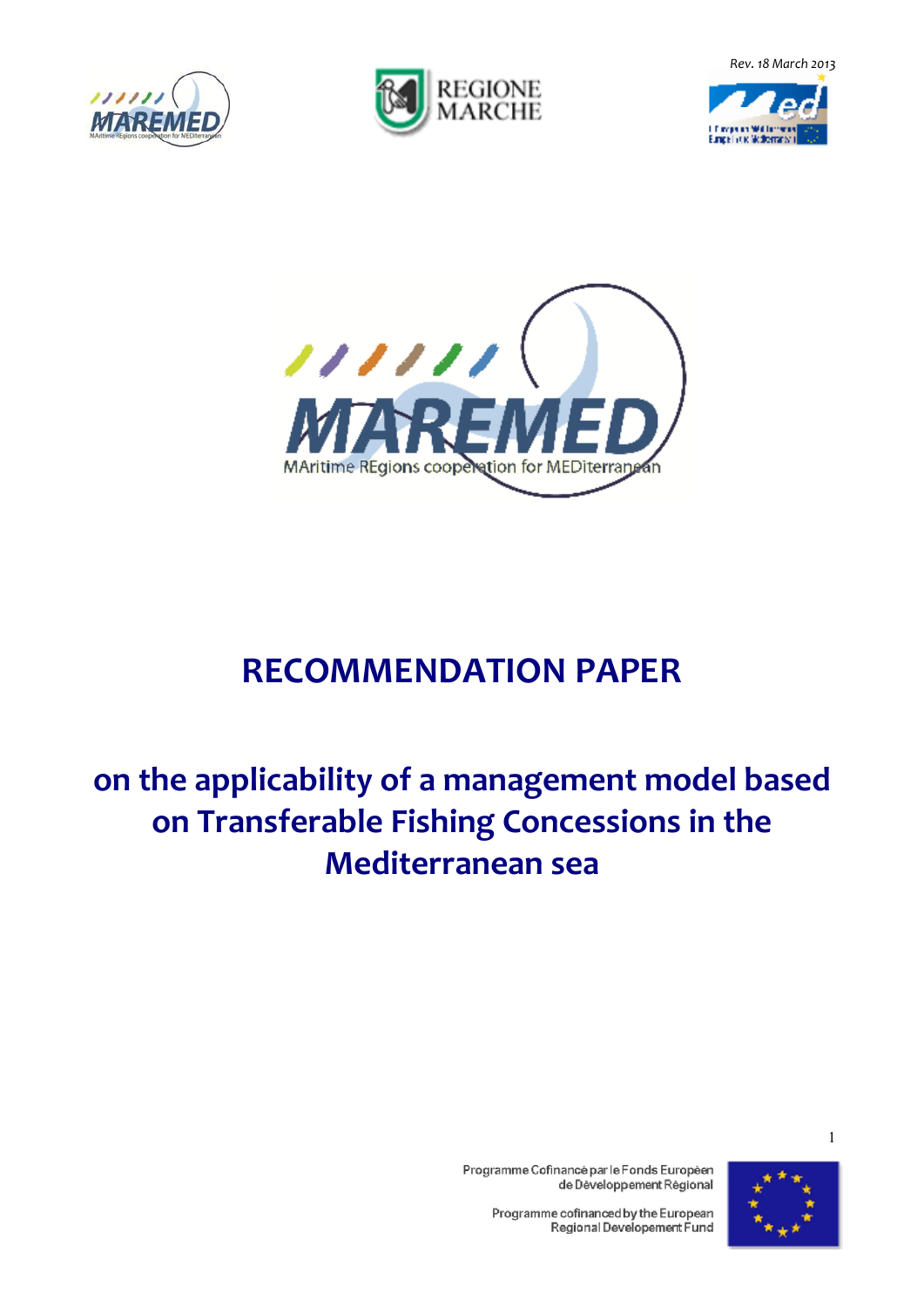





*This Recommendation Paper is based on the results of the MAREMED Pilot Action "Transferable Fishing Concessions (TFC): transferability, modes of applicability and management model analysis for the Mediterranean area" carried out, in synergy with other project partners, by Marche Region (U. Meconi, L. Gagliardini Anibaldi, S. Palladino) and the Regional Development Agency SVIM (M. Marchesan, C. Frittelloni, L. Catalani), in collaboration with* 

*Fano Marine Biology Laboratory of the University of Bologna (C. Piccinetti) and CNR-ISMAR of Ancona (M. Marini, A. Lucchetti, M. Virgili)* 







Lab. Biologia Marina e Pesca Fano Università di Bologna

*and the Environment Office of Corsica Region Marine Ecosystems Department (A. Nardini, P. Ghionga) and STARESO-Station de Recherches Sous-marines et Oceanographiques (A. Astrou, A. Pere)* 









2

Programme Cofinancé par le Fonds Européen de Développement Régional

> Programme cofinanced by the European Regional Developement Fund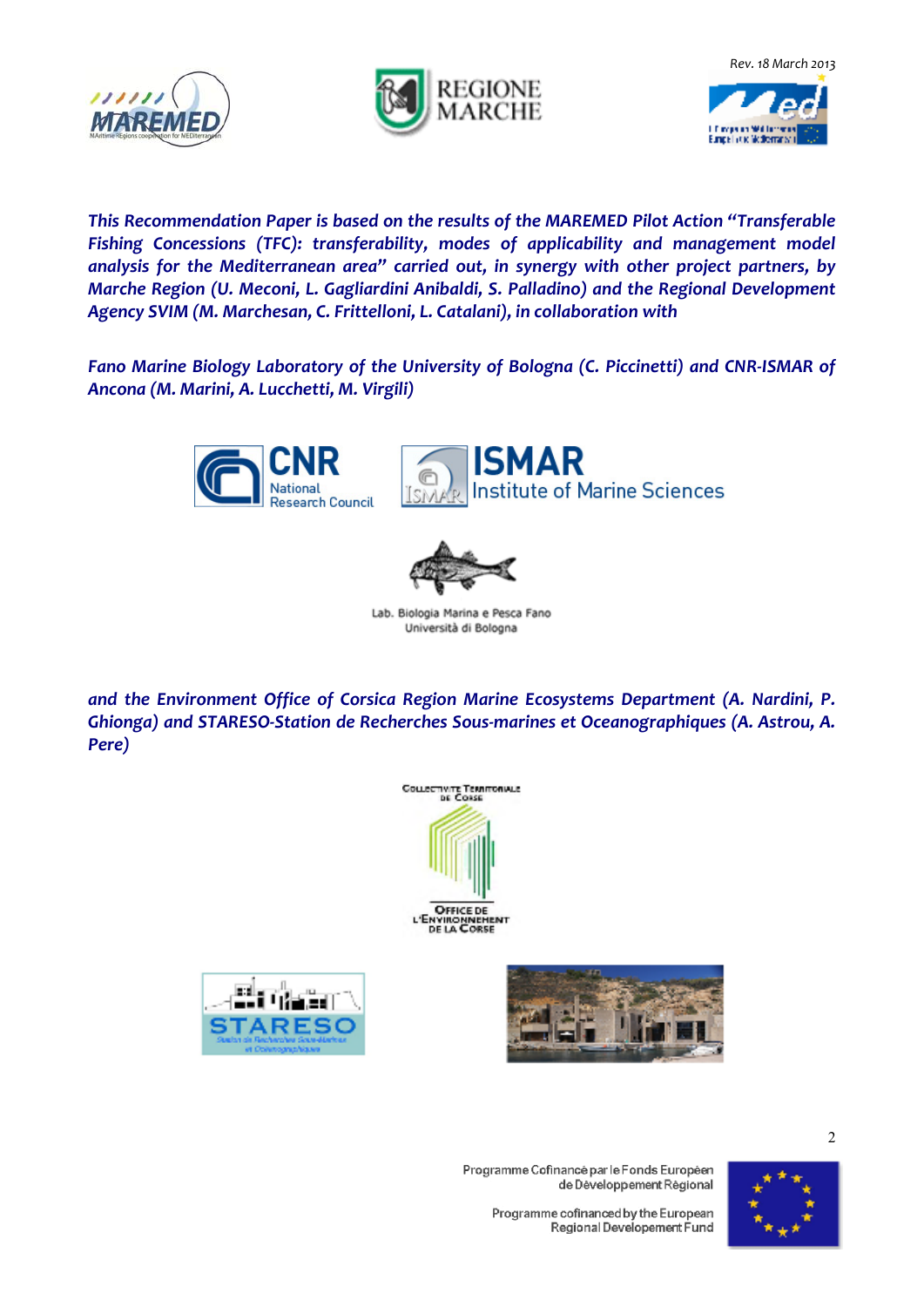







#### **Abbreviations and acronyms**

| <b>CFP</b>   | Common Fisheries Policy                                                                |
|--------------|----------------------------------------------------------------------------------------|
| <b>CTQ</b>   | Community Transferable Quota                                                           |
| EC           | European Commission                                                                    |
| EMFF         | European Maritime and Fisheries Fund                                                   |
| EU           | European Union                                                                         |
| FAO-GFCM     | Food and Agriculture Organization of the United Nations - General Fisheries Commission |
|              | for the Mediterranean                                                                  |
| <b>GFCM</b>  | General Fisheries Commission for the Mediterranean                                     |
| GT           | Gross Tonnage                                                                          |
| <b>ICCAT</b> | International Commission for the Conservation of Atlantic Tunas                        |
| <b>ITQ</b>   | Individual Transferable Quota                                                          |
| <b>GSA</b>   | Geographical Sub Area                                                                  |
| ΜS           | Member State                                                                           |
| <b>MSY</b>   | Maximum Sustainable Yield                                                              |
| PO           | Producers' Organization                                                                |
| RBM          | Rights-Based Management                                                                |
| <b>TAC</b>   | <b>Total Allowable Catches</b>                                                         |
| TFC.         | Transferable Fishing Concession                                                        |
| TURF         | Territorial Use Rights in Fisheries                                                    |
|              |                                                                                        |



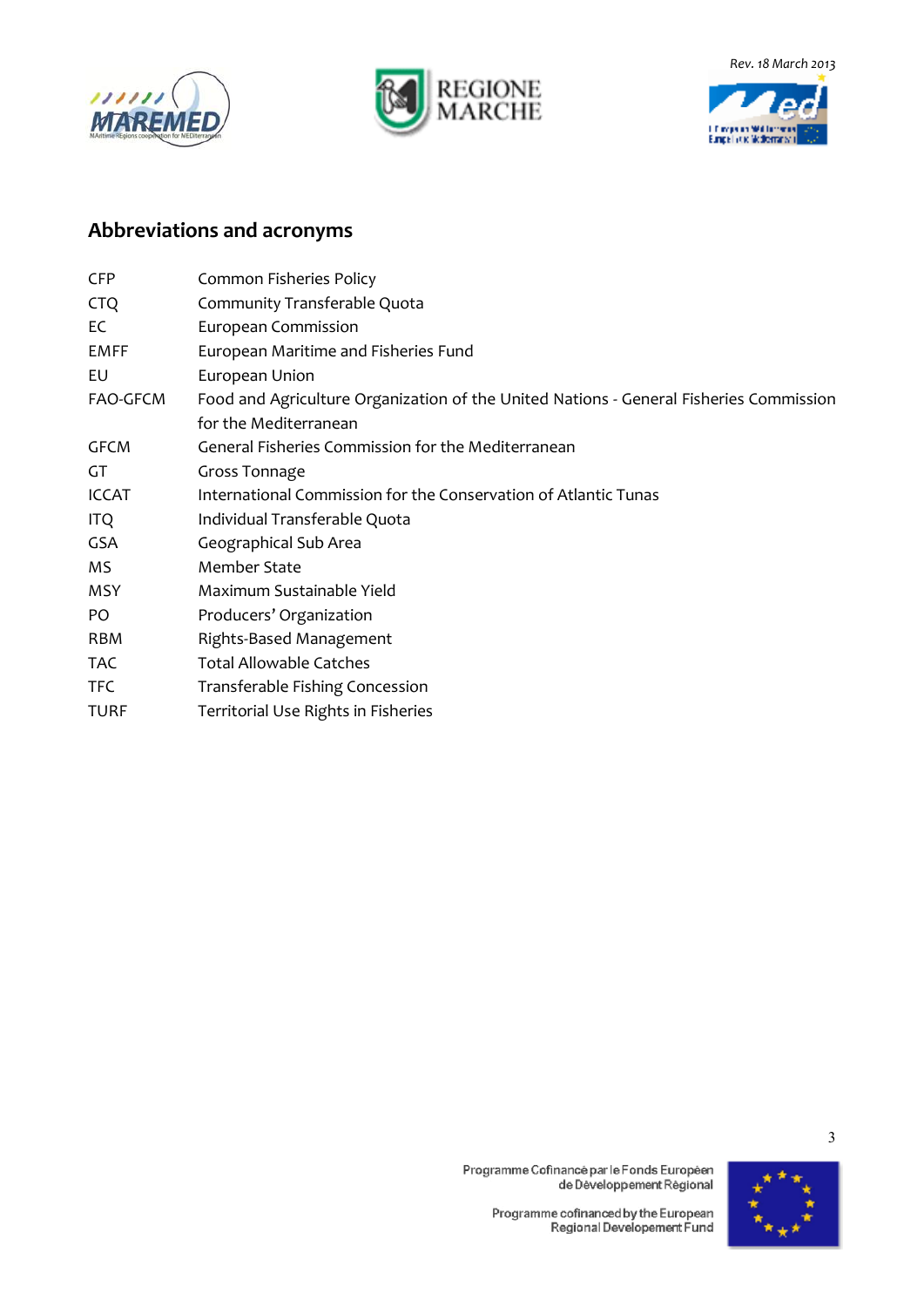





#### **INTRODUCTION**

In 2009 1 the European Commission identified in fleet overcapacity and inefficiency, associated to a general overfishing of stocks, two of the main issues threatening the EU fisheries sector. Advocating for an ambitious reform of the Common Fisheries Policy (CFP), the Green Paper "Reform of the Common Fisheries Policy" underlined an high criticism *vis-à-vis* of the last 10 years of implementation of the CFP. In such a context, among new measures scheduled by the legislative packet pubblished in 2011<sup>2</sup>, the European Commission included the mandatory introduction of a system of Transferable Fishing Concessions (TFC) specifically aimed at reducing fleet overcapacity and increasing economic viability of the fisheries sector. **Transferable Fishing Concessions (TFC)** can be defined as a form of rights-based fisheries management that entitle the holder to a specific proportion of its Member State's annual fishing quota or allowable fishing effort. The mandatory introduction of a TFC system has however been widely opposed by Member States and it has been finally rejected by the European Parliament and Council. The reformed CFP will therefore include the possibility to **adopt a TFC system for fisheries management on a facultative basis** at each Member State's discretion. Indeed, given the diversity of fisheries in Europe, Member States should be allowed to choose the management system which is most appropriate for the specific **characteristics and requirements of the regional fisheries**, based on a set of transparent **criteria for economically viable, and environmentally and socially sustainable practices**.

Stemming from these premises and in the framework of the **EU Project MAREMED**, Marche Region (Italy) as the coordinator of the fisheries theme has developed a pilot action on the applicability of Transferable Fishing Concessions (TFC) in the Mediterranean. The pilot action was carried out in collaboration with other project partners (France: Conference of Peripheral Maritime Regions and Mediterranean Intercommission CRPM-CIM, PACA Region, Corsica Region; Spain: Valencia Region; Italy: Liguria Region, Toscana Region) and fisheries experts from the academic sector (Italy: Fano Marine Biology Laboratory of the University of Bologna, CNR-ISMAR of Ancona) and the private sector (Corsica: STARESO*-*Station de Recherches Sous-marines et Oceanographiques). The study included an introductory analysis of the legal framework, background information and state of the art at the European level, and an evaluation of the appropriateness, transferability and modes of applicability of a fisheries management model based on a TFC system in the Mediterranean area, which is characterised by multispecific, multigear and small-scale fisheries. This Recommendation Paper provides an overview of the results and conclusions of the pilot action; the complete outcomes of the study including the questionnaires filled in by each project partner are presented in the Final Report, which is available on demand.

l



 $^1$  EU COM (2009) 163 final. Green Paper "Reform of the Common Fisheries Policy".

<sup>&</sup>lt;sup>2</sup> EU COM (2011a) 417 final. Communication from the Commission to the European Parliament, the Council, the European Economic and Social Committee and the Committee of the Regions "Reform of the Common Fisheries Policy".

EU COM (2011b) 425 final. Proposal for a Regulation of the European Parliament and of the Council on the Common Fisheries Policy.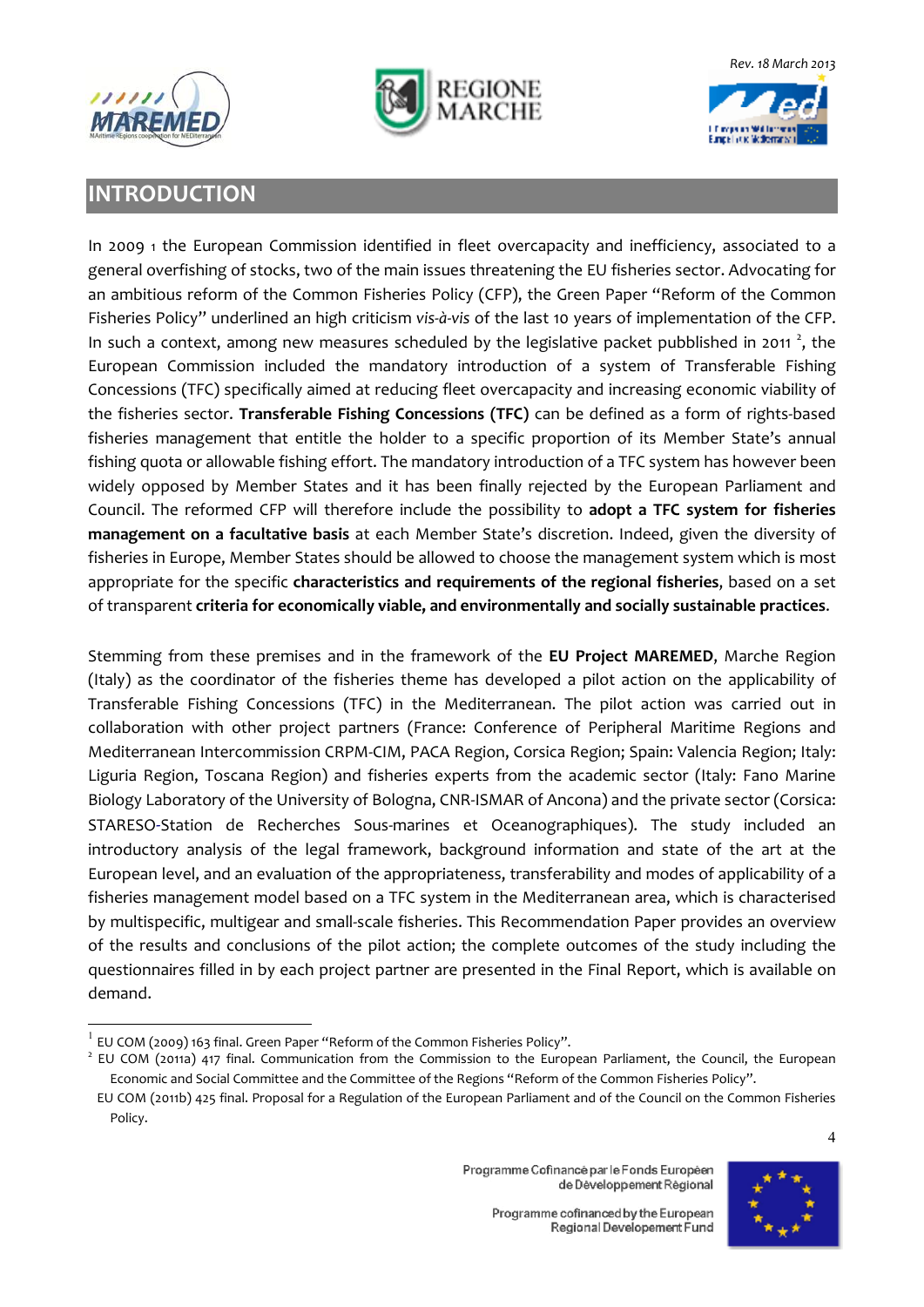





### **GENERAL RECOMMENDATIONS**

Fisheries management systems based on transferable concessions/quotas and similar rights-based systems have been developed during the last decades in a number of European countries (especially in Northern Europe). However, at present there is not a clear view on the effects caused by the application of this management systems both in the short and in the long term, and controversial results have been achieved in many cases. According to the results of this pilot action, **the Transferable Fishing Concession (TFC) concept may fit well with fisheries regimes characterised by industrial, monospecific and single-gear fishing. However, the transferability potential of a TFC-based system to the Mediterranean context appears to be extremely low, especially in the demersal and in the smallscale fisheries, due to the characteristics of the Mediterranean fisheries**. Indeed, the Mediterranean context is mainly characterised by artisanal small-scale fishing vessels, where each vessel usually catches a wide variety of species using several different fishing gears and systems, with high spatial and seasonal variability. Therefore, the results of this pilot action have shown that **a fisheries management model based on a TFC system is in general not appropriate and recommended for the Mediterranean context**.

With regard to the analysis of biological, ecological and environmental issues related to the applicability potential of a TFC system in the Mediterranean, MAREMED project partners highlighted that their Regional fleets are mainly artisanal, with small-scale fishing vessels commonly catching a wide variety of species with different fishing gears. None of the partners think that a quota allocation system based on **catch histories** would be appropriate and feasible for the Mediterranean. The main reason is a general lack of sound individual historical data, since none of the Regions have a specific archive or database managed by the Regional administration to keep track of catch data per fishing vessel, and catches declared by fishermen are not always accurate and reliable. In fact, only national statistics are available, where catches are subdivided by Region, species and fishing gear, but these statistics are based on a restricted sample of fishing vessels and cannot be referred to individual catches.

A concept strictly related to catch quotas as a portion of Total Allowable Catches is that of **Maximum Sustainable Yield (MSY)**, which does however not seem exhaustive in its current shape for the development of a sustainable fisheries management model in the Mediterranean. The current MSY concept seems not applicable to resources which are highly interrelated and variable over time. In the Mediterranean, the MSY should be determined for groups of species (mixed-species MSY) according to fishing systems, seasons and areas, also considering that MSY for mixed species should have a margin of flexibility. Moreover, there are not enough biological and life history data to determine the MSY for most Mediterranean species. Direct resource assessment methods, such as echo-surveys with standardised equipment kept onboard fishing vessels, could be a feasible alternative to MSY in order to determine catch quotas, provided that local data are integrated over space and time to obtain a reliable picture of stock status and trends.



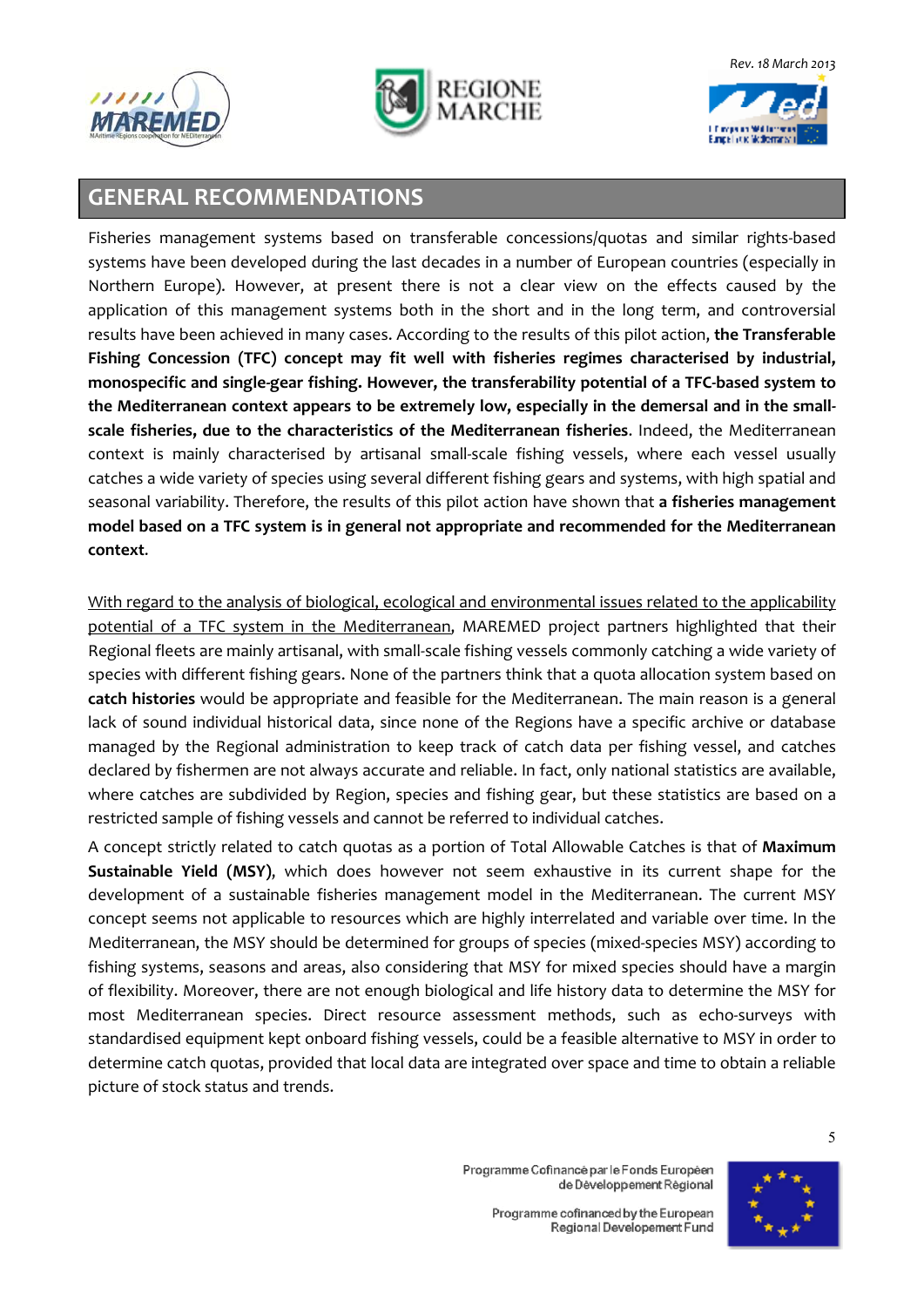





At the moment and according to the project partners' responses, **discard** seems not to be a common practice in Mediterranean Regions, except for bottom trawling, and to a certain extent for pelagic trawling. **But project partners think that a TFC system could increase the practice of discards**. A possible solution would be to carry out stricter control and surveillance activities on board fishing vessels, and this would also allow to collect more reliable total catch data, but this is in general not feasible in the Mediterranean yet.

**In general terms, none of the project partners would apply a TFC system to the Regional fisheries sector. If a TFC system were to be developed in the Mediterranean, this should be limited only to certain types of fisheries resources, to some fishing areas and to specific fleet segments and fisheries gears and systems.** For instance, Marche Region would only consider it for specific single-species and single-gear fisheries such as clam fisheries, with direct management by Fishermen Consortia or Producers' Organizations, which have the responsibility to determine quotas within the overall limits defined by Member States. Clam fisheries carried out with hydraulic dredges is based on the exploitation of sedentary resources (clam, mutable nassa, and other shellfish) and it is regulated by TURF management. A TFC system based on catch or time restrictions may be feasible also for small pelagic fisheries, such as anchovy and sardine fishing targeted by purse seining and pair trawling. For these fisheries, a management system based on Individual Catch Quotas, which could be integrated into a TFC concept, is already applied on the basis of legal requirements (national or EU regulations) or, in some Regions, of a self-regulated management. However, in the latter case the quotas fixed on a voluntary base are mostly market-driven, and biological considerations play only a secondary role. In addition, such a system could only be applied after having assessed the status of small-scale pelagic fish stocks for the entire Adriatic sea, and this would imply **a thorough data collection from all countries which share this basin**. Moreover, **the potential negative effects of this system on discard levels should also be taken into account**. The application of this system would require stricter surveillance and control activities by fishermen associations and control bodies, but this is not always feasible.

Another critical issue is that **the Mediterranean sea is characterised by the presence of several geographic areas where stocks are shared among different countries**, such as the Adriatic Sea (probably the largest and best-defined area of shared stocks in the Mediterranean). This aspect further complicates the feasibility of applying quotas on certain resources (pelagic and demersal), which are targeted by Italian, Croatian and Slovenian fisheries. In fact, several demersal species (hake, Norway lobster, sole, etc) are caught by all these countries, and a few species (red mullet, pandora, sole, common cuttlefish, tub gurnard, etc) complete their lifecycle by moving from the East coast to the West; thus, quotas should be applied taking into account all these aspects.

6 With regard to the analysis of social, economic and regulatory issues related to the applicability potential of a TFC system in the Mediterranean, Italian, French and Spanish partners have pointed out that in their Regions fisheries rights are currently regulated through a **system of licences** released by the State according to specific regulatory frameworks. Fisheries rights are in general not assigned according to territorial, biological or economic criteria, although there are exceptions in the case of species under special management regimes. The TFC concept could be compared to the licence system,

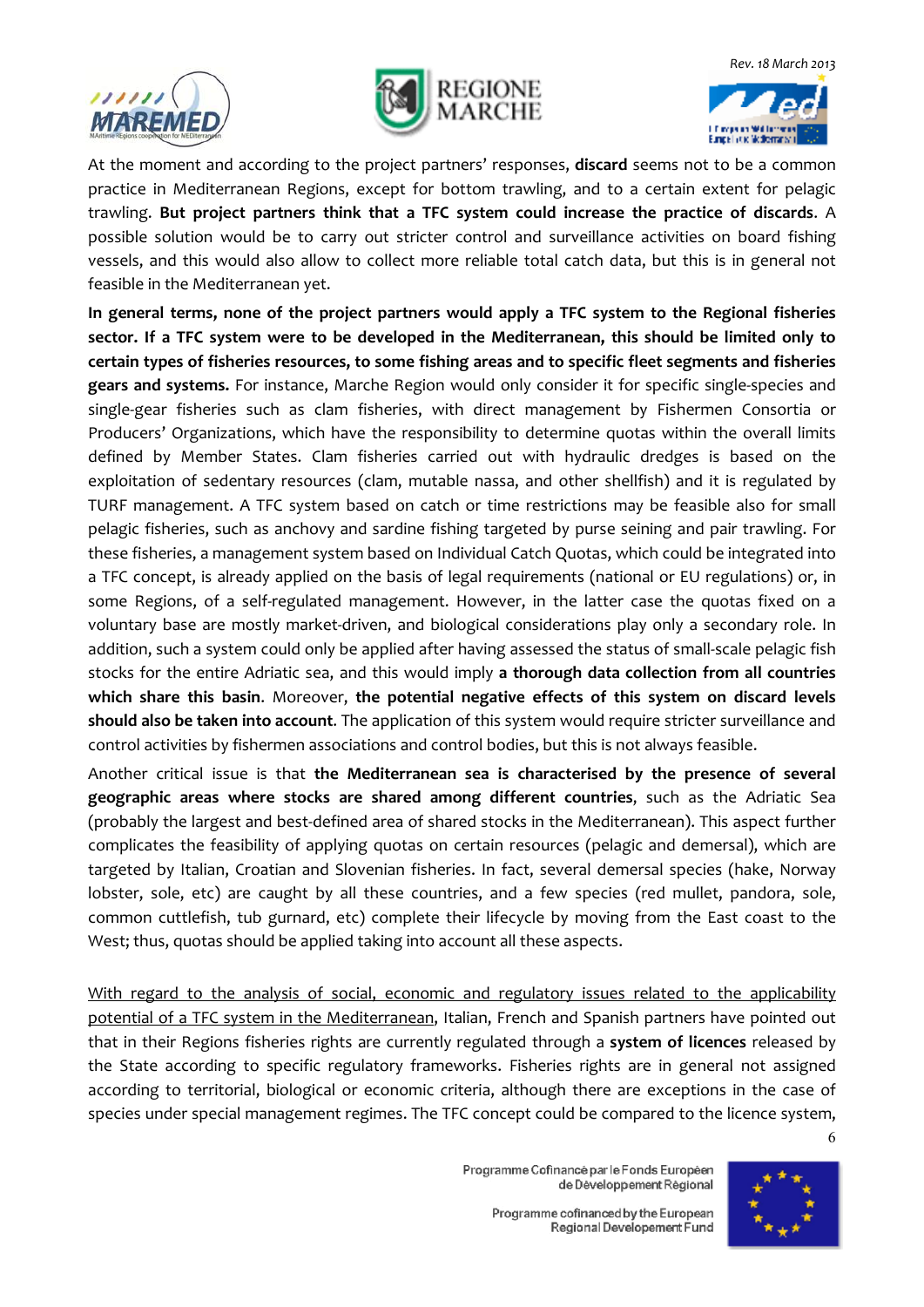





although licences do not "penalize" fishermen activities by setting restrictions on catch quota or fishing time. Theoretically, the market value of a TFC is proportional to the potential profits that it will allow to obtain. At the moment the fisheries sector is in strong crisis, and project partners argue that if quantities of fish that can be caught or fishing days were limited by assigning TFCs and thus setting quotas, the economic situation would become even more critical. Concessions would also lose their transferability power, since there would be no significant potential gains in acquiring a TFC.

Just as seen for the biological and ecological aspects, also when it comes to socio-economic issues none of the partners think that a TFC system would be appropriate for the Mediterranean: this would introduce **stricter limits in terms of catch quotas and fishing time**, it would cause the **disappearance of a number of fishermen from the sector without real benefits in terms of fish stocks or production** (their concessions would be simply acquired by bigger enterprises), and it would **increase job barriers** for new generations.

Overall, **TFCs are not seen as an appropriate tool to increase competitiveness** in the fisheries sector. TFCs bring restrictions that are often set without a thorough knowledge of the local requirements, with a tendency to standardize too much and oversimplify a highly complex issue. A TFC system is strongly based on market and economic considerations. In some EU countries, this has helped to rationalize the fleet. But these types of economic speculation would be detrimental for the Mediterranean Regions, which are characterised by artisanal small-scale fisheries. Indeed, the implementation of a TFC system is likely to lead many small enterprises to cease their activities by selling their TFCs to bigger enterprises. Although from an economic model point of view this might lead to a higher level of competitiveness in the Mediterranean fisheries market, on the other hand, concentrating TFC in the hands of a few fishing vessel owners might threaten all efforts made by Regional and local governments to ensure a coastal development aiming to support territorial, economic and social cohesion. **The best way to avoid excessive concentration would be to exclude small-scale fisheries, as well as species which do not have a quota (only bluefin tuna has a quota in the Mediterranean). But this means once again that TFCs are not appropriate for the Mediterranean peculiarities and specificities**.

More in general, all project partners agree in making **TFC systems facultative and discretionary for Member States**. There might be specific ecological or social contexts where TFCs can provide some benefits, but the choice to adopt a TFC system should be made on the basis of clear and sound decisions shared by all actors and stakeholders involved, and not on the basis of mere economic and market pressures. With regard to setting specific **restrictions to TFC transferability**, none of the partners would set territorial restrictions. Considering fishing vessel characteristics and fishing gears and systems, all partners think that TFCs should not be transferred from fixed (gillnetting) to trawling gears. Similarly, all partners believe that some restrictions in transferability should be set on fish categories, in order to avoid transferring fishing pressure from one resource to another. Transferability should be regulated by the releasing authority, so that catches can be orientated on the resources that are environmentally and economically more sustainable.

TFC systems can be based on **quotas managed and transferred on a strictly individual basis (ITQ model), or on wider quotas co-managed at the community level (CTQ model).** Some of the project partners think that an ITQ model might be more appropriate and reliable, since a CTQ model might

> Programme Cofinancé par le Fonds Européen de Développement Régional

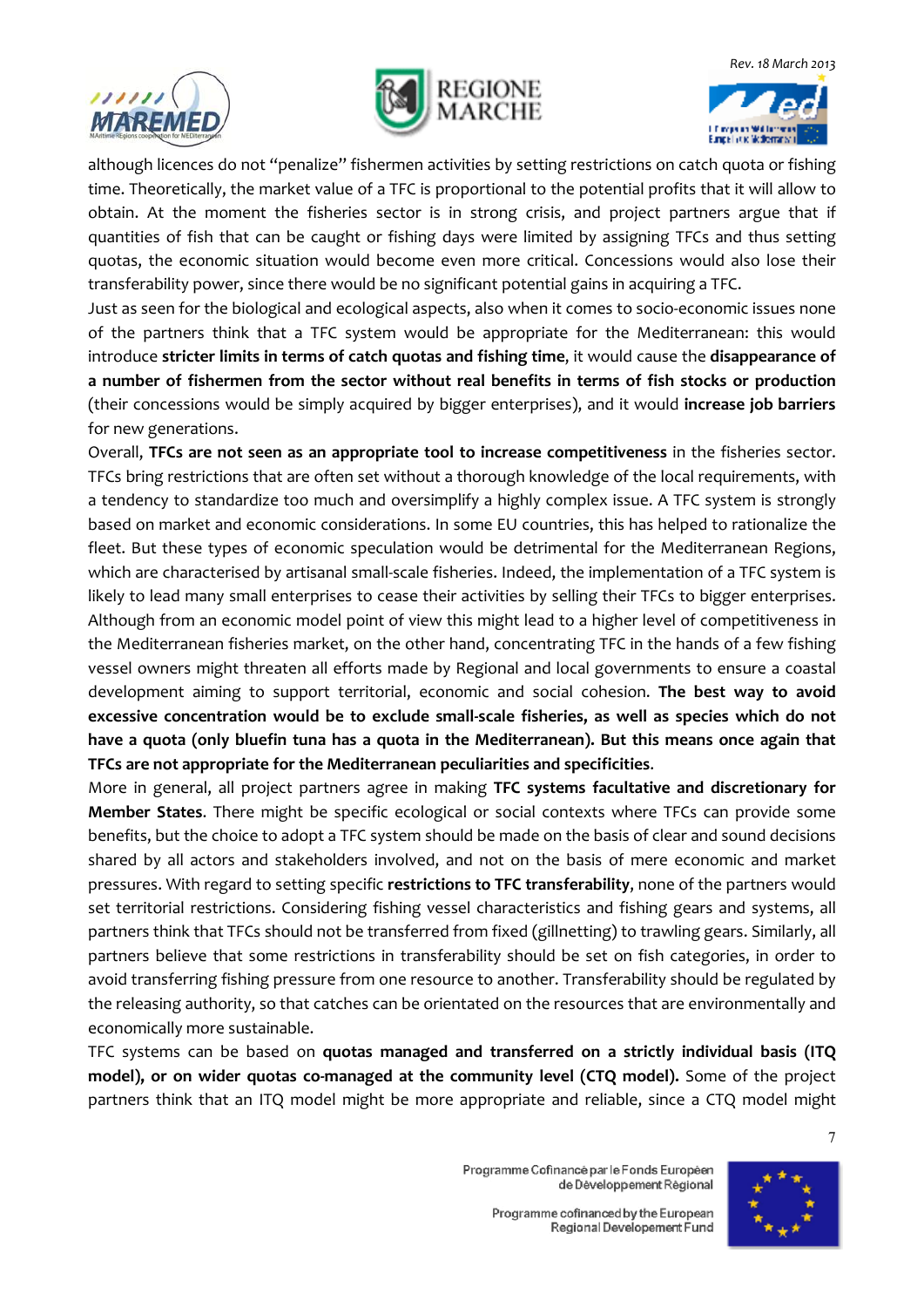





bring into the equation aspects that are too theoretical and unpredictable. Also, the co-management of resources at the community level is often not positively seen by Regional fisheries communities themselves, as reported by Italian and French partners. Nevertheless, some project partners believe that a common management of TFCs at the Producers' Organization level could help to better plan production and to exchange quotas in real time.

According to MAREMED project partners, throughout the Mediterranean **fishermen and category associations are mainly worried about the potential introduction of a TFC system**. Overall, actors and stakeholders in the fisheries sector have not a clear vision of how a TFC system could actually work, since this issue is managed with a top-down approach, including the setting of quotas and fishing times. There are however specific cases where fishermen show a direct interest in developing management schemes based on quotas, such as for anchovy fishing in Marche and Liguria Regions.

With regard to the options for Quota determination and related allocation criteria for the Mediterranean, MAREMED project partners identified the following main options, also providing an exhaustive list of advantages and disadvantages associated to each one of them:

- **Option 1**: Quota in terms of resource quantity that can be caught by a fishing vessel (quota is calculated as a portion of the total allowed catches)
- **Option 2**: Quota as a portion of the total fishing time independent of the species (only the total time for which a vessel is allowed to fish is considered, with no restrictions on chosen areas or caught species)
- **Option 3**: Quota as a portion of the total fishing capacity, considering the overall fishing time and the overall horsepower/size of fishing vessels (the quota is assigned to each vessel as a function of its horsepower/size and the maximum fishing time, and therefore it will vary according to a fishing vessel's characteristics)

These can be regarded as "pure options", but several other options could be considered by combining a number of different factors. In all cases and whatever the option chosen, control and surveillance activities will have to be stricter, both on landings and out at sea, with higher costs and obligations. It must also be considered that for most Mediterreanean species and fishing areas there are no exhaustive data on the overall state of exploitation of resources, and quotas could only be assigned adopting a precautionary approach. Finally, if small scale fishing is kept out of the TFC system, a thorough control on the overall catches cannot be carried out. In fact, in the Mediterranean context small-scale fisheries have a very significant incidence on the overall catches.

In the Mediterranean, a TFC system based on quotas of caught fish, with all the limitations discussed above, could be appropriate only if applied to single-species fisheries, such as clam or anchovy fishing, even if in general terms the disadvantages seem always to be higher than the advantages.

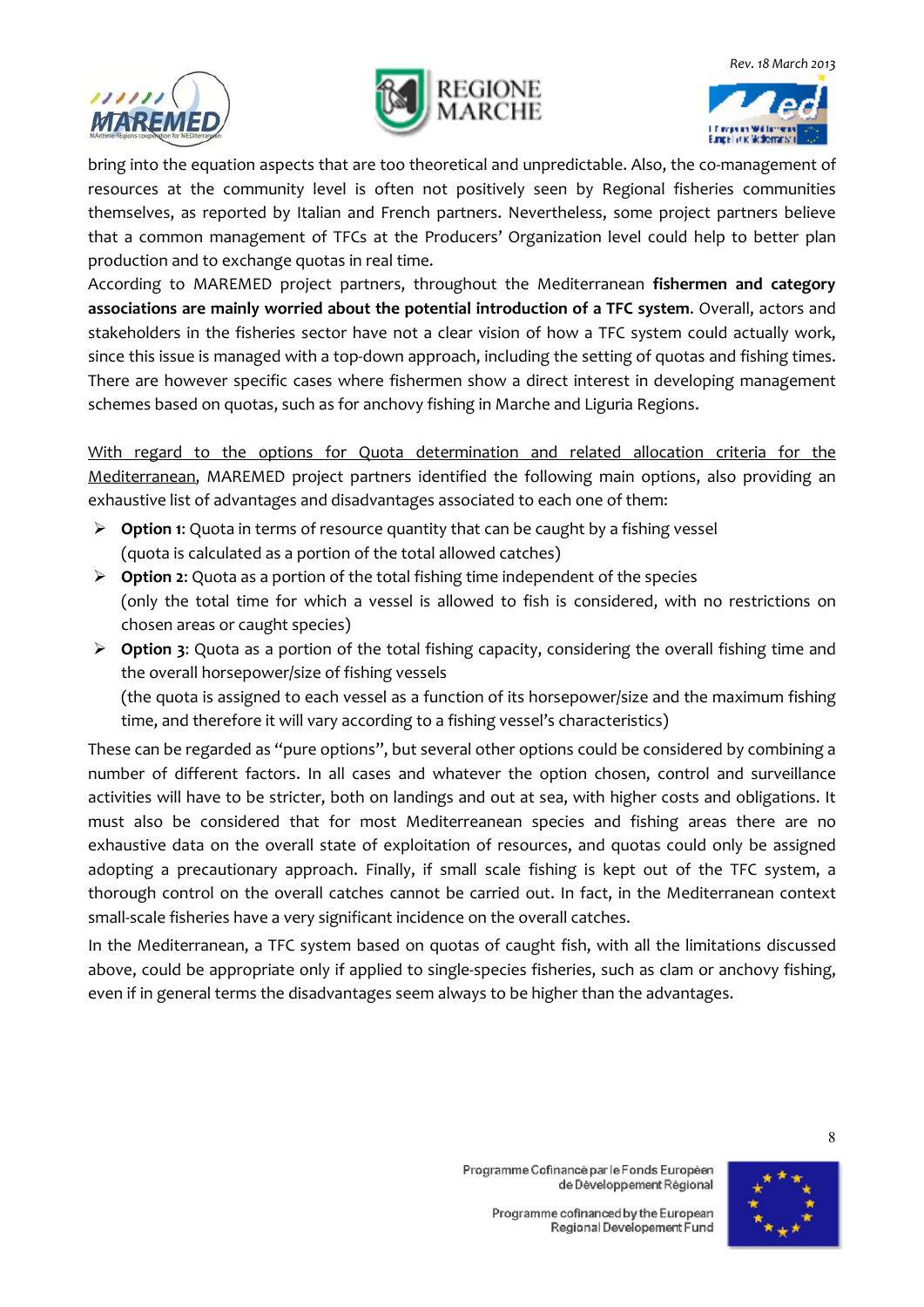





## **CHALLENGES AND OPPORTUNITIES FOR A FISHERIES MANAGEMENT MODEL BASED ON A TFC SYSTEM IN THE MEDITERRANEAN SEA**

The Mediterranean Sea is a semi-enclosed basin with a surface area of about 3 million  $km^2$  (Black Sea incuded), which is about 0.8% of the world's total sea surface. The two fundamental features of Mediterranean fisheries are **the large variety of caught species and the absence of large single-species stocks** (with some exceptions, such as the bluefin tuna).

Fishing activities in the Mediterranean employ several hundreds of thousand of people and have artisanal fisheries characteristics. Mediterranean fleets are mainly composed of a large number of small (80% are <12 m) and relatively old fishing vessels, characterised by a high degree of polyvalent techniques and a high diversity of fishing gears. Fleets have a capillary distribution along the whole coastline, with fragmented landing sites and markets. Three fleet types can be recognized: artisanal, semi-industrial and industrial fleets. The artisanal fleet is composed of small, relatively cheap and often rather old fishing vessels, mostly owned by fishermen themselves. Small-scale vessels usually operate at close distance from the shore, and use a broad diversity of fishing gears targeting several different species. The semi-industrial fleet is composed of vessels with intermediate characteristics between the other two types, but closer to the artisanal fleet. It consists mainly of trawlers, purse-seiners and some longliners. Catches are usually landed daily or every two days, and therefore vessels usually operate close to the coast, on the continental shelf or upper slope. The industrial fleet is composed of fishing vessels of bigger size and engine power, mainly trawlers or large vessels targeting big pelagic fish. Industrial fishing vessels can spend several days out at sea, and they have refrigerating systems onboard for long-term product conservation (especially for shrimp fishing). They can move among fishing areas covering considerable distances out at sea.

**The Mediterranean is regarded as one of the most important marine regions in the world for its peculiarities and biodiversity levels.** Demersal trawling in the Mediterranean is multispecific and it targets a high number of species of commercial interest. Demersal fish (also called groundfish) stocks have traditionally provided the most significant catches in economic terms, and several species have a very high commercial importance at the local level. Within this fisheries segment, monospecific fisheries is very rare and mainly limited to shrimp fisheries on lower slope muddy bottoms.

The Mediterranean Region is characterised by a very high level of anthropogenic pressure: indeed, fishing vessels from more than 20 countries share the same pool of fisheries resources. Therefore managing Mediterranean fisheries is a complex process, with the presence of a large number of different fishing fleets in the same (shared) areas using a wide diversity of fishing gears. **Mediterranean fisheries are highly diverse and show strong geographical variations, not only because of the existence of different marine environments, but also because of different socio-economic situations**. Two international organizations are in charge of assessing the status of resources and providing advice for Mediterranean fisheries management: the General Fisheries Commission for the Mediterranean (**GFCM**) and the International Commission for the Conservation of Atlantic Tunas (**ICCAT**). Fishing has

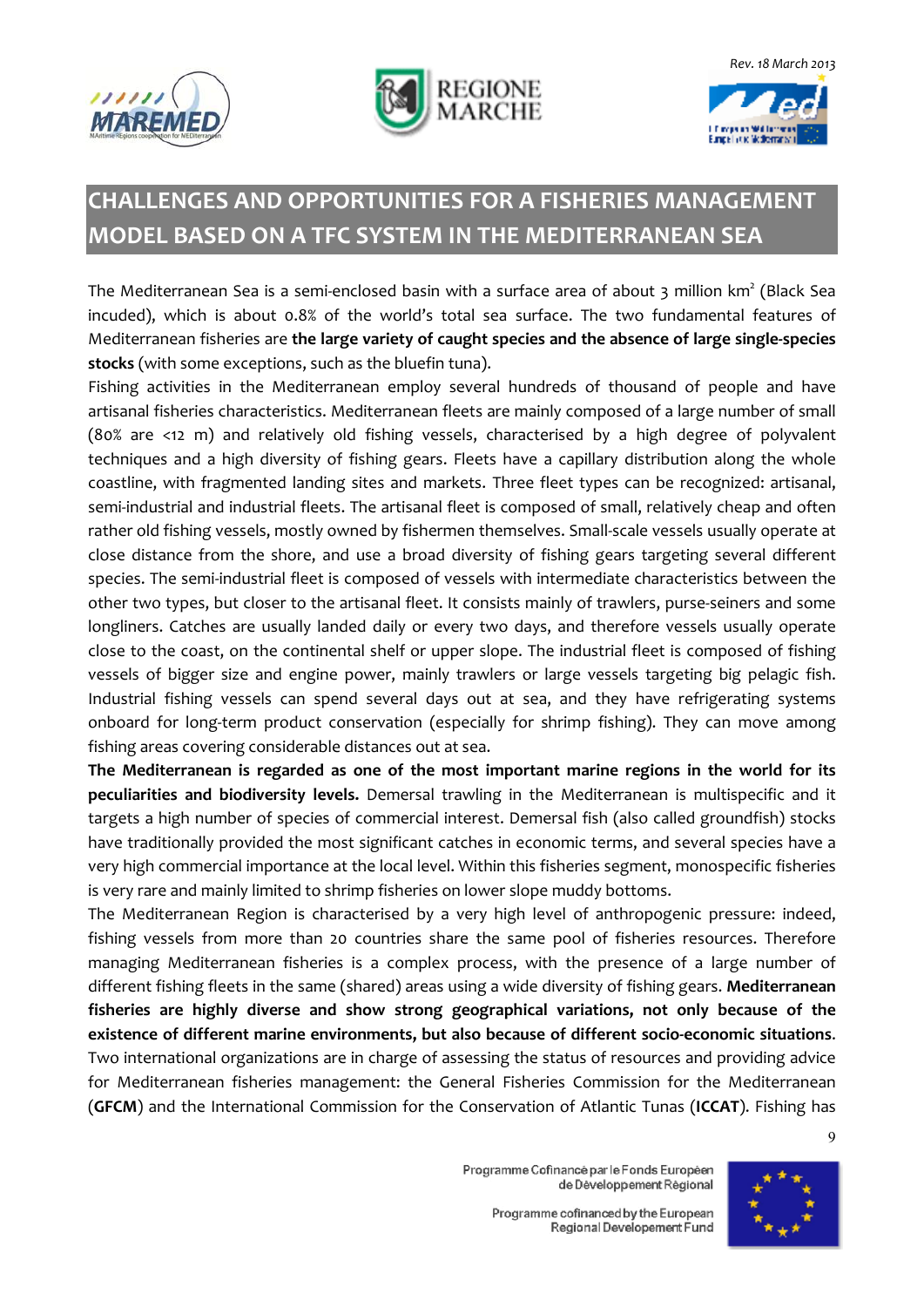





been carried out in the Mediterranean for thousands of years, so the current patterns are the result of a long history, and not simply the outcome of a specific and relatively recent management policy. Mediterranean fisheries management is mainly based on **fishing effort control**. Neither TACs (except for bluefin tuna) nor other types of adaptive management are applied. In the Mediterranean, the presence of multispecific stocks and the wide variety of fishing systems and gears used for catching single species have favoured the adoption of management systems mainly based on the regulation of fishing effort and on the definition of minimum catchable sizes for the relevant commercial species. A management system based on catch quotas is applied to some specific fishery segments, such as clam fisheries. Other technical measures, such as **minimum landing size and minimum mesh size**, are also implemented but not always strictly enforced. Most of the rules concerning demersal fisheries management have been developed for trawling, not only because it is the fishing gear which gives the highest contribution to demersal catches, but also because it has lower selectivity than the most important artisanal gears (net and lines). **Fisheries management is usually carried out at the national level through technical and economic measures**, such as limiting vessels' engine power and tonnage, limiting the number of boats or licences, limiting the daily time at sea, establishing fishing restricted areas and, occasionally, implementing closed seasons and temporary protection periods. Governments are also supporting the fisheries sector through subsidies for modernization of vessels, infrastructure and fishing equipment (often using EU funds). In general, economic measures are more effective than technical ones in managing Mediterranean fisheries. The complexity of the fisheries sector is also related to the fishermen's ability to swiftly adapt to favourable or unfavourable changes in relevant factors (biomass fluctuation, energy costs, market schemes, innovation, legal measures, etc).

Some fishermen organizations contribute to local fisheries regulation through gentlemen's agreements. In some cases and for limited periods, the associations have been able to implement a "self-regulation" system based on specific rules that were followed by the whole fishing community, a behaviour that has even been studied by social scientists. However, even in such cases government directives have higher priority on their own rules. An interesting case study is that of **clam fishery** in the Adriatic Sea, for which formal consortia have been created (in agreement with the producers) in order to regulate and manage resource exploitation and to carry out seeding experiments. Quotas have been fixed on the basis of dredge surveys, and research inputs form the basis of management decisions by the consortia. Community-based management is another interesting approach to Mediterranean fisheries management. It involves giving some authority to fishermen in developing a regulatory framework and in protecting both resources and local fishing activities.

Whatever the complexity of a system, fisheries management always aims at achieving a balance between fish stock status and catch levels, in order to ensure a long-term sustainability of fisheries. This means that economic gains must be obtained without compromising the state of resources for future exploitation.

Within a Mediterranean context, the management of fisheries and marine resources is a particularly complex task. Each country is characterised by strong environmental, socio-cultural and economic specificities, whereas at the European level there is a tendency to set standard rules for the

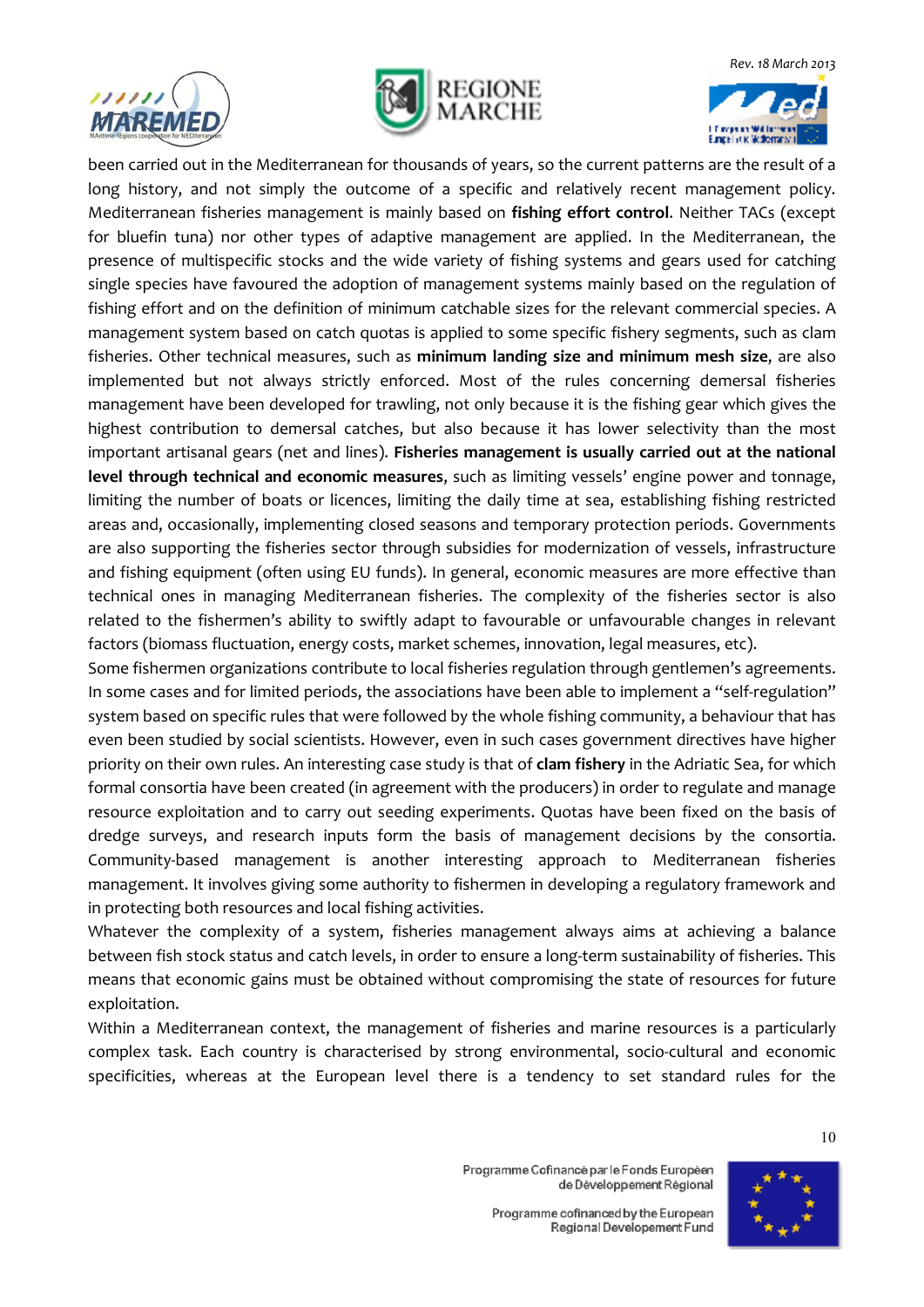





implementation of common policies. These specificities have started to be recognised at the European level with the implementation of **European regulations focused on Mediterranean fisheries**.

In addition, managing fisheries resources in the Mediterranean means acting on two fronts: within the EU and in the context of biological resource sharing with the non-EU Balkan countries eastwards and with Northern Africa southwards. Developing and implementing fisheries management policies based on innovative models, such as those based on a strong scientific support, is therefore particularly difficult in the Mediterranean, not only because of the characteristics of fish stocks (*e.g.* **multispecific stocks**) and catch types (*e.g*. **a high variety of fishing gears**), but also because of the **geographical and sociopolitical complexity of the Mediterranean area.** 

The Mediterranean situation is therefore very different from that of Northern European areas, where TFC systems may find a satisfactory application. Indeed, fisheries areas can be described as intertwined systems between one or more fish stocks and the group of fishermen exploiting them. The system's complexity depends on stock complexity, fleet size, technologies, etc. **The Mediterranean system is intrinsically complex, since this area is characterised by fleets of diverse origin, which use highly differentiated and mutually competitive fisheries systems, and which exploit fish communities characterised by the coexistence of a high number of interdependent populations of commercial interest.** 

Within the non-Mediterranean EU context, which is the reference area for European Community Regulations, the technical measures adopted for fisheries management have been associated to the introduction of Total Allowed Catches (TAC), based on biomass assessment for specific stocks. But the Mediterranean sea is very different from the Northern European seas.

All this considered, it is difficult to develop and apply a TFC system in the Mediterranean context, where management systems based on TACs and quotas are not common, since the TAC concept is only appropriate for single-species fisheries. In addition, long-time data series for the fisheries sector (landings, real engine horsepower, etc) are not exhaustive for the Mediterranean area.

The introduction of catch and effort quotas, as proposed by the European Commission, may enhance the efficiency of management authorities only within **specific management plans**. More specifically, effort quotas could be assigned to multispecific stock fisheries, whereas for monospecific stocks – like shrimp fisheries in the Sicilian Channel, or small pelagic fisheries in the Adriatic – catch quotas may be more suitable, possibly in association with effort quotas.

Member States may be the main referent authorities for management plans when resources are not shared with other countries, the European Community when resources are shared by several Community fleets. With Croatia joining the EU, this could be the case in Northern and Central Adriatic sea, where Italian, Croatian and Slovenian fleets compete for the same resources. In the Sicilian Channel, where fleets from Community and non-Community countries target the same stocks, the General Fishery Commission for the Mediterranean holds the responsibility to draft management schemes on an appropriate scale and over selected stocks.

> Programme Cofinancé par le Fonds Européen de Développement Régional

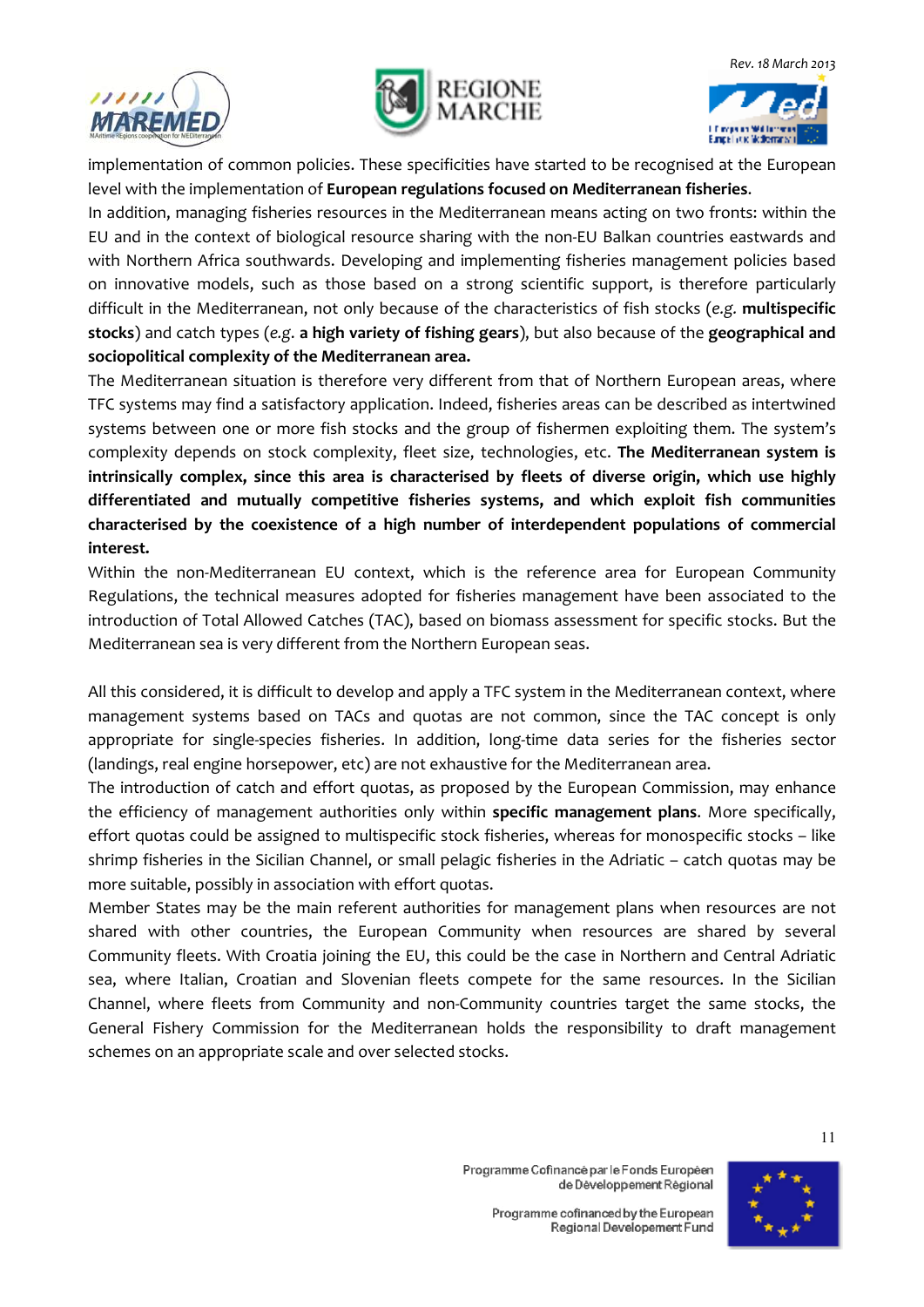





### **ANNEX I – OVERVIEW OF THE GENERAL ANALYSIS: OPTIONS FOR QUOTA DETERMINATION AND ALLOCATION CRITERIA**

This Annex presents the overall analysis of the 1<sup>st</sup> Thematic Section of the Questionnaire "Options for Quota determination and allocation criteria", and it is based on opinions, data and information that were provided by project partners and related fisheries experts by filling in the questionnaire.

In order to evaluate the transferability and modes of applicability of a TFC management model in the Mediterranean area, it is vital to outline the most suitable options for Quota determination and criteria for TFC allocation. As a basis for the development of an appropriate set of rules, a coherent **system for Quota determination** (based for example on parameters such as species quantity, fleet/vessel characteristics, length of fishing period) and related **allocation criteria** shall thus be developed, making sure that the advantages and disadvantages associated to each option are clearly defined.

There are various possible options for Quota determination, and different options may also be combined in order to make them more effective. When choosing among available options, it is important to identify the option that better allows to stay **within the biological catch limits** of the target species, keeping in mind that such limits are different among species.

Some examples of possible options for Quota determination in the TFC framework are:

**TFC – Quota as a quantity that can be caught by a fishing vessel** identified as a portion of the national catch Quota for a TAC species, for example tons of mullets.

**TFC – Quota as a portion of the total fishing time allocated to the catch** of one or more species, for example fishing days for mullets or fishing days for all species caught together.

**TFC – Quota as a portion of the total fishing capacity of the whole fleet** calculated as fishing power by fishing time, for example fishing days by vessel horsepower in kW.

**TFC – Quota as a portion of the national catch Quota for each fishing system and fishing area**, both for single species and for groups of species, for example tons of mullets caught by towed gear in FAO-GFCM GSA 17.

The following table presents the various **options for Quota determination and related allocation criteria for the Mediterranean** that were identified by MAREMED project partners according to their Regional situation, together with a list of advantages and disadvantages related to each option.

| OPTION 1: Quota in terms of resource quantity that can be caught by a fishing vessel |                                           |  |
|--------------------------------------------------------------------------------------|-------------------------------------------|--|
| (quota is calculated as a portion of the total allowed catches)                      |                                           |  |
| <b>ADVANTAGES</b>                                                                    | <b>DISADVANTAGES</b>                      |  |
| Biological, Ecological, Environmental aspects                                        |                                           |  |
| More control on the resource to be                                                   | Necessity of very accurate studies on the |  |

Programme Cofinancé par le Fonds Européen de Développement Régional

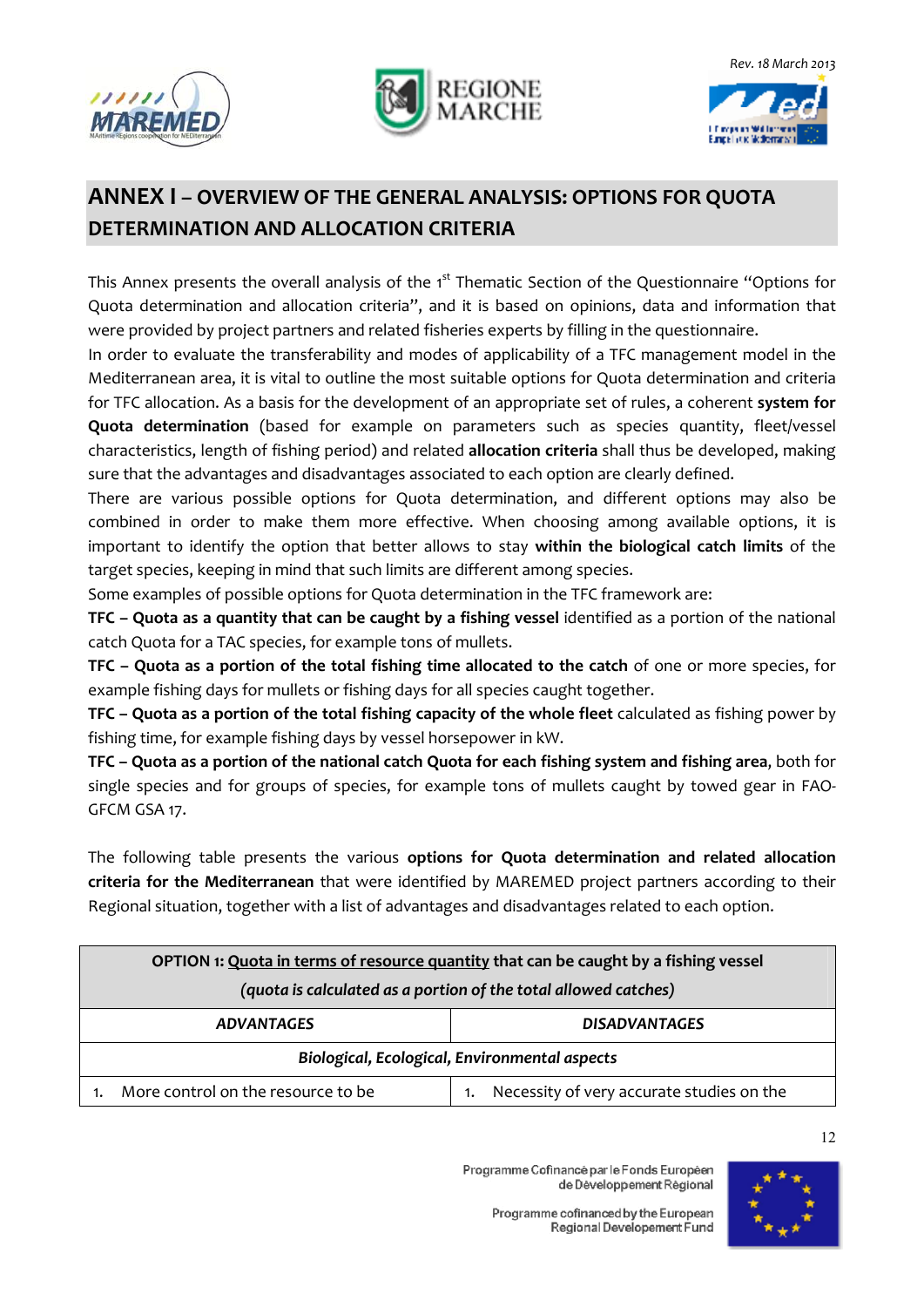





monitored /protected.

- 2. It could keep catches within safe biological limits.
- 3. It can be applied to single species fisheries and it has given good results with sedentary species. The maximum daily allowable catch per vessel has already been put in place for clams.
- 4. Quotas would make more sense if they are applied to catches rather than to landings, in order to avoid an increase in discards which is very difficult to control.
- 5. Smaller vessels could sell their quotas to bigger ones and cease their activity. This could decrease fishing pressure on resources.
- 6. For strictly single-species fisheries (*e.g.* «rossetto», cuttlefish and octopus caught with traps, swordfish, bluefin tuna) it may be appropriate to set Quotas.

resource quantity and status: introduction of a degree of uncertainty.

- 2. For most species, especially demersal ones, there are no exhaustive resource assessments for quota determination, together with an overall lack of biological and ecological data (e.g. with regard to Corsica, the red spiny lobster *Palinurus elephas* is a very important species but understanding stock-recruitment relationship is still very difficult).
- 3. There are no exhaustive data which allow to assign quotas to the different GSA areas for each species.
- 4. Quotas assigned to each species could differ among areas, even if vessel characteristics are the same, due to differences in the ecological features of each area and in the species biology (e.g. distribution throughout the life cycle).
- 5. Several species of commercial interest are part of multispecific communities, and it is not possible to catch them as single species.
- 6. Discards tend to increase without biological benefits.
- 7. Due to the short life cycle of many Mediterranean species, quotas can include adults as well as juveniles according to the chosen fishing period.
- 8. Small fishing vessels may sell their TFCs to bigger vessels which concentrate their catches in restricted areas. This would determine an increase of the fishing effort in specific areas.

#### *Economic aspects*

| 1. Quotas put a limit on quantities that can be | Quotas are usually reached in a short time,     |
|-------------------------------------------------|-------------------------------------------------|
| sold, and in certain periods quotas can cause   | and this could cause long inactivity periods or |
| an increase in market prices (if the same       | the use of quotas allocated to other species,   |
| product is not brought to the market from       | with a high probability of catching also        |

Programme Cofinancé par le Fonds Européen de Développement Régional

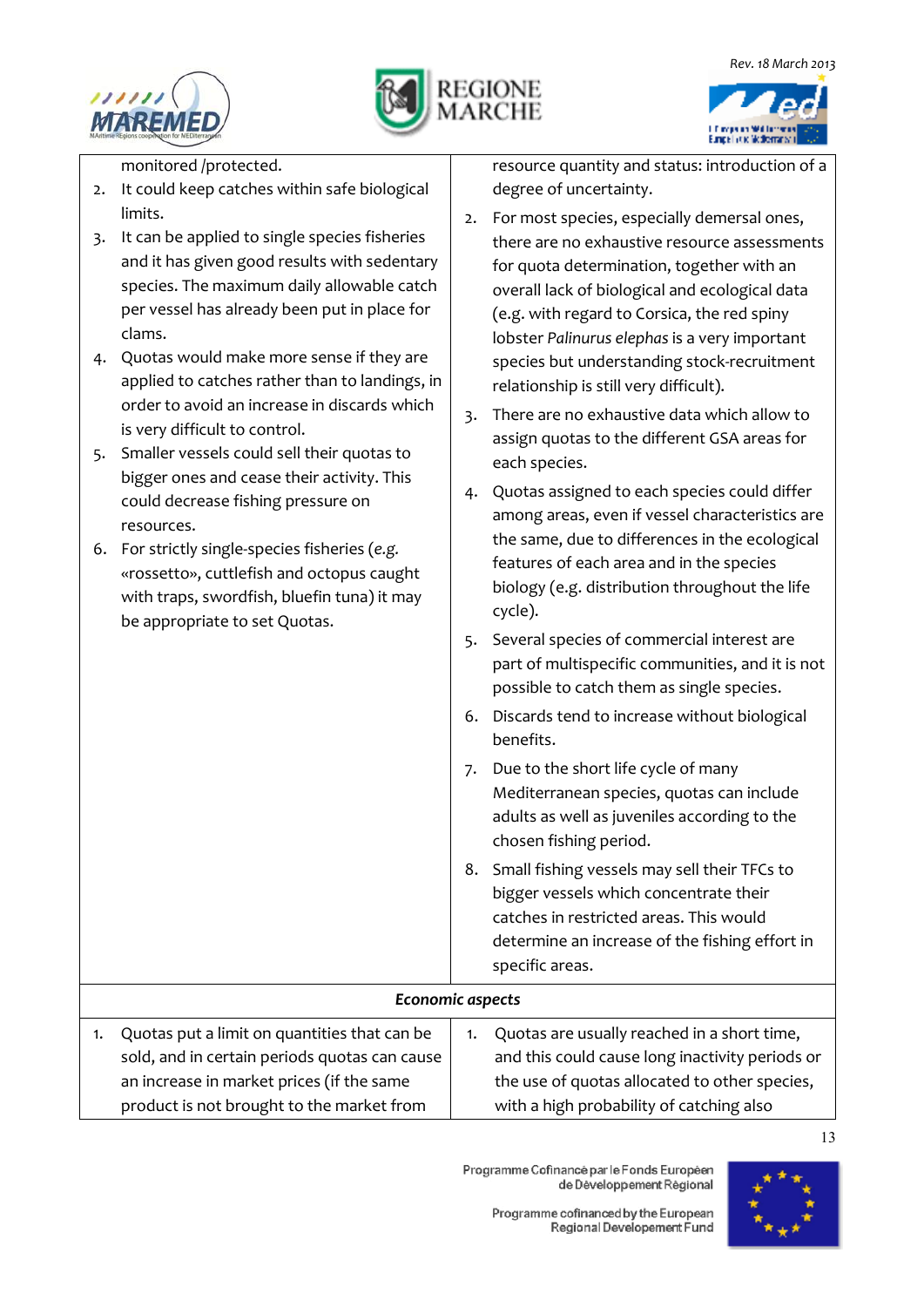





other fishing areas, its economic value increases).

- 2. For some fishing systems, such as anchovy caught by light fishing and purse seine, fixing quotas could give a higher value to catches and more stable prices throughout the year.
- 3. Smaller vessels could decide to sell part of their quotas to bigger vessels, thus obtaining an economic gain.
- 4. Quotas may give a higher value to licences and thus to fishing vessels. This may be relevant if the new EMFF does not provide financial support for vessel scrapping and/or sets limits to supports for renewal. Quotas could therefore be an advantage for fishermen, in that they give an added value to their vessels and could allow to gain higher monetary reward to fishermen who cease their activity.
- 5. A TFC system based on catch quotas could give economic benefits if it is related to product quality policies aimed at increasing the price of fisheries products.

species for which the quota has already been reached (in this case it is most likely that species for which the quota has been reached are discarded).

- 2. The quota will be reached trying to catch fish of the size/age class at higher market value. This means younger individuals for many Mediterranean commercial species (octopus, cuttlefish, squid, mullets, etc). In other cases, such as anchovy, bigger size fish have a higher commercial value. In these cases the risk is that fishermen selectively keep on board bigger-size individuals and discard the residual catches (this is both an economic and a biological consideration).
- 3. The controls carried out to verify catch quantities on fishing vessels have high costs and are often not effective, as demonstrated in Northern Europe. These costs would have to be beard by fishermen.
- 4. In the case of transnational resources, quotas should be shared between neighbouring countries and respected also in neighbouring areas, but this is difficult to apply and control.
- 5. There is the risk to concentrate quotas in a few hands, if small size vessels sell their quotas to big vessels that can more easily bear with market fluctuations.
- 6. Quotas for different species could be traded between vessels, for instance one could exchange a few "higher value" Norwegian prawn quotas and get a lot of mullet or anchovy quotas.
- 7. The distribution of national quotas among fishermen could lead to anomalies related to the different distribution of fish resources in the different areas. This could lead to the uneven distribution of quotas among fishing vessels with similar characteristics but

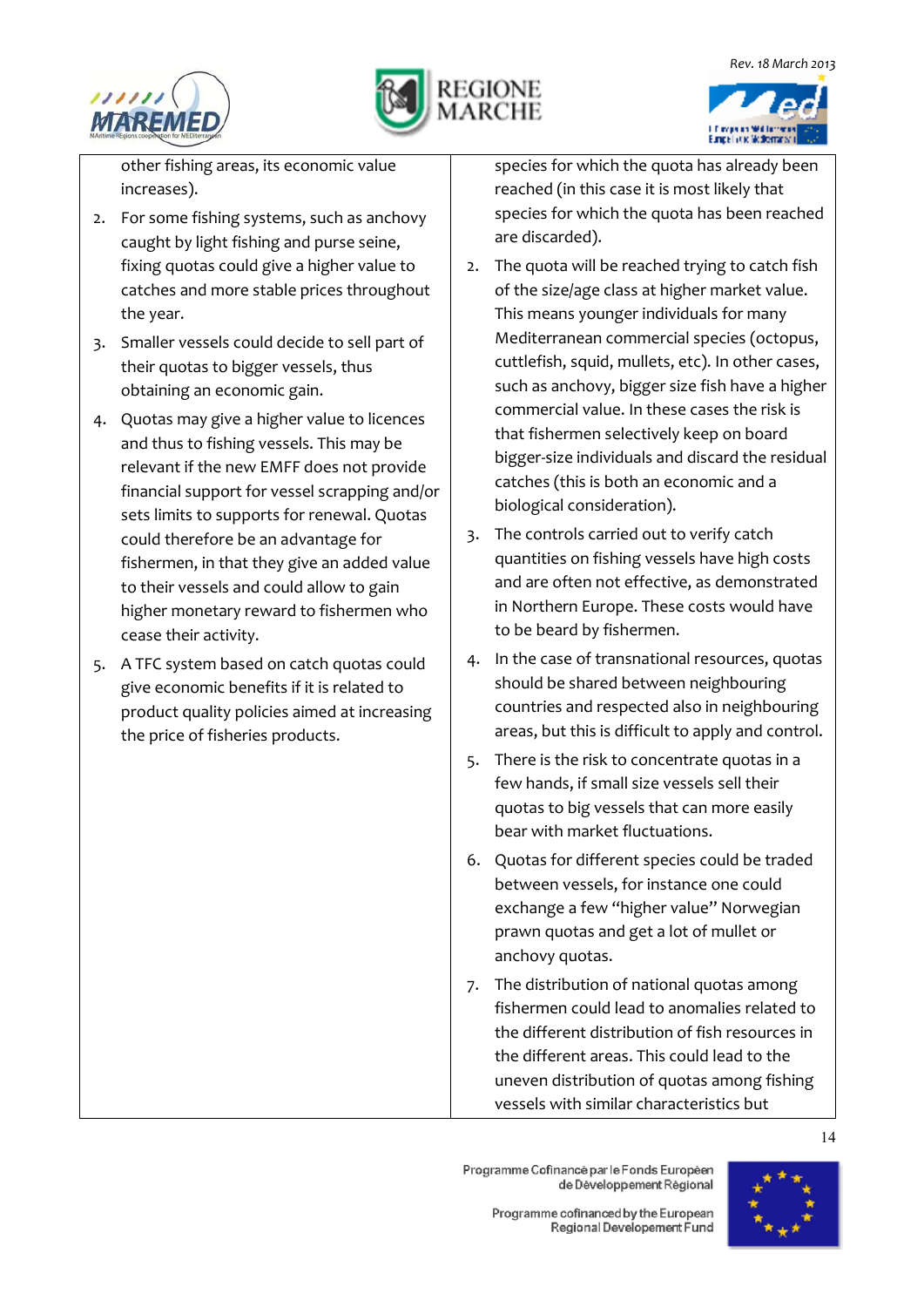





|                                                                                                                                                                                      | operating in areas with different resource<br>availability.                                                                                                                                                                                                                |  |  |
|--------------------------------------------------------------------------------------------------------------------------------------------------------------------------------------|----------------------------------------------------------------------------------------------------------------------------------------------------------------------------------------------------------------------------------------------------------------------------|--|--|
|                                                                                                                                                                                      | Fishermen that do not obtain quotas or have<br>8.<br>lower quota values are penalized from the<br>economic point of view.                                                                                                                                                  |  |  |
|                                                                                                                                                                                      | The operational and maintenance costs of<br>9.<br>fishing vessels are high. Allocating TFCs on the<br>basis of catch quotas may lead to a further<br>decrease in the profitability of fisheries,<br>especially if quotas are assigned to species<br>with low market value. |  |  |
|                                                                                                                                                                                      | 10. If the quota system caused a decrease of the<br>total amount of fish that is caught, this could<br>determine an increase in the price of fish,<br>which might remain unsold. This would<br>further decrease the fishermen's gains, which<br>are already low.           |  |  |
| Social aspects                                                                                                                                                                       |                                                                                                                                                                                                                                                                            |  |  |
| Fixing quotas could favour the aggregation<br>1.<br>of fishermen in consortia or producers'<br>associations in order to improve market<br>relationships.                             | Each fishing area hosts populations<br>1.<br>characterised by specific territorial and<br>seasonal features. Quotas can modify fishing<br>areas according to the distribution and                                                                                          |  |  |
| Fixing quotas could develop better<br>2.<br>collaboration between fishermen and could<br>improve the position of Regional institutions<br>(e.g. prud'homies in Corsica) - especially | movements of species for which a quota has<br>been assigned, thus modifying the typical<br>fishing areas of the different fisheries<br>segments.                                                                                                                           |  |  |
| considering that at present, professional<br>fishermen tend to be increasingly<br>individualistic.                                                                                   | As soon as a quota is reached, fishing must be<br>2.<br>suspended, and this means longer periods of<br>inactivity and no direct incomes for fishermen.                                                                                                                     |  |  |
| Fixing quotas could decrease the total<br>3.<br>amount of time spent out at sea, thus<br>improving the quality of life and enhancing                                                 | Fixing quotas could reduce the time spent out<br>3.<br>at sea, and this could lead fishing vessel's<br>owners to cut the number of crew members.                                                                                                                           |  |  |
| the possibility to develop secondary<br>activities.                                                                                                                                  | Smaller vessels could sell their quotas to bigger<br>4.<br>ones and cease their activity. This would cause<br>a loss of working places.                                                                                                                                    |  |  |
| <b>ALLOCATION CRITERIA</b>                                                                                                                                                           |                                                                                                                                                                                                                                                                            |  |  |

A quota is determined for each GSA and for each species, adopting a precautionary approach. The

Programme Cofinancé par le Fonds Européen<br>de Développement Régional

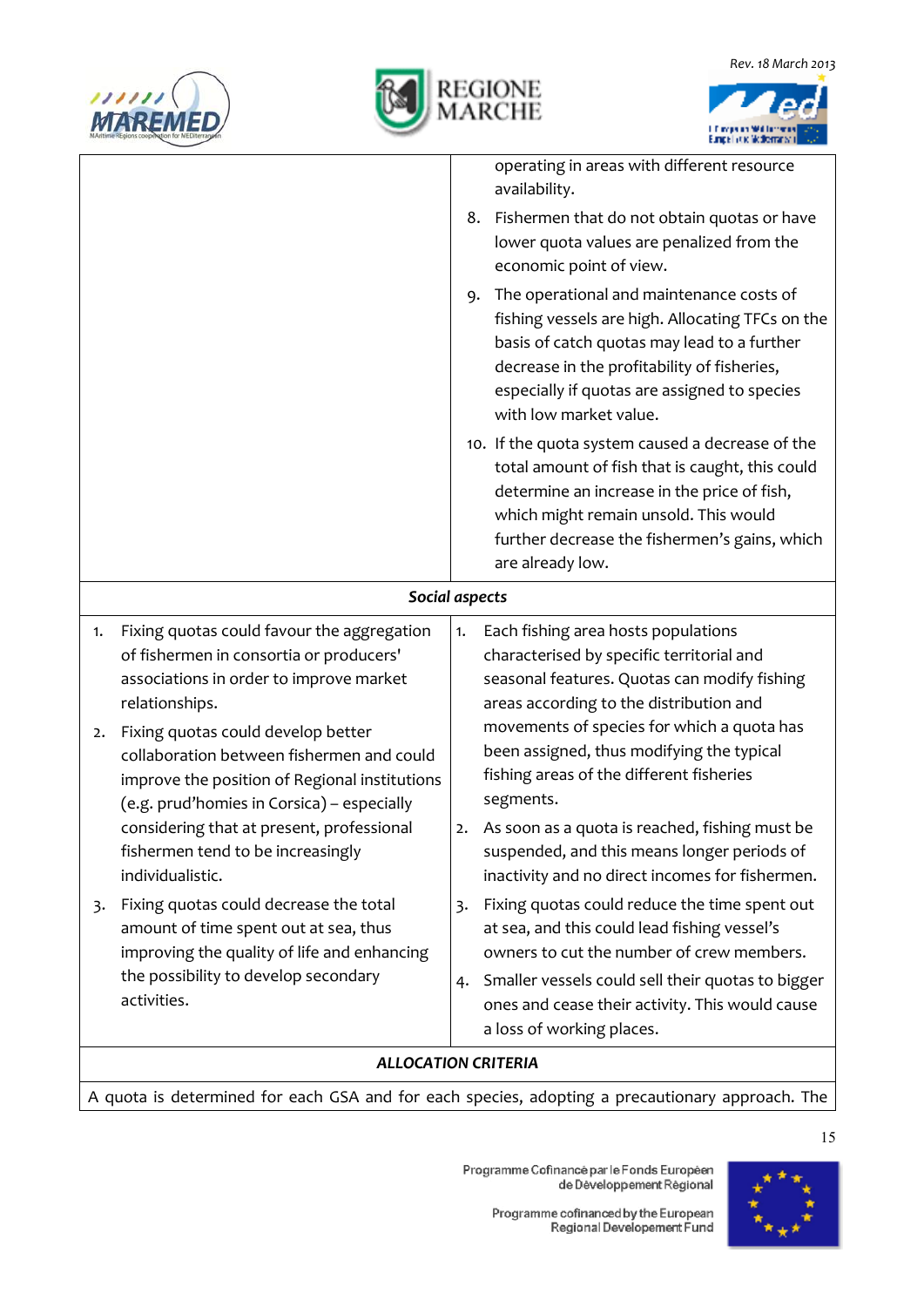





quota fixed for each species is subdivided among authorized fishing systems, and then it is allocated to the fishing vessels which are registered in each category. Specific allocation criteria can vary. Same quotas for all fishing vessels in a category and in a GSA, or quotas proportional to horsepower/size/tonnage of vessel, or quotas proportional to a fishing vessel's catches based on landings in the last few years. In addition, some fishing such as sole or cuttlefish fishing, is carried out in coastal areas, whereas other, such as Norway prawn or hake fishing is carried out in open sea (areas more difficult and more expensive to reach), and this must also be taken into account when allocating quotas.

| OPTION 2: Quota as a portion of the total fishing time independent of the species                        |                                                                                                                                                                  |                  |                                                                                                                                                                                                |  |
|----------------------------------------------------------------------------------------------------------|------------------------------------------------------------------------------------------------------------------------------------------------------------------|------------------|------------------------------------------------------------------------------------------------------------------------------------------------------------------------------------------------|--|
| (only the total time for which a vessel is allowed to fish is considered, with no restrictions on chosen |                                                                                                                                                                  |                  |                                                                                                                                                                                                |  |
|                                                                                                          | areas or caught species)                                                                                                                                         |                  |                                                                                                                                                                                                |  |
|                                                                                                          | <b>ADVANTAGES</b>                                                                                                                                                |                  | <b>DISADVANTAGES</b>                                                                                                                                                                           |  |
|                                                                                                          | Biological, Ecological, Environmental aspects                                                                                                                    |                  |                                                                                                                                                                                                |  |
| 1.                                                                                                       | Environmental pressure will not increase<br>since the overall time spent fishing will be<br>kept constant or will decrease as a<br>consequence of quota setting. | 1.               | Fishing time cannot be calibrated on each and<br>every species' dynamics, and even associating<br>it to the species of main interest may be very<br>difficult.                                 |  |
| 2.                                                                                                       | If the fixed quota is lower than the current<br>total fishing time, the fishing effort would<br>decrease with positive impacts on the status<br>of stocks.       | 2.               | The MSY goal for each species will not be<br>reached, since fishermen will use their fishing<br>time to catch whatever species, taking into<br>account only the economic gain.                 |  |
| 3.<br>4.                                                                                                 | It reduces discards and accessory catches.<br>If fishing times could be related to the life<br>cycles of the species of main interest, this                      | $\overline{3}$ . | Fishing time cannot be associated to a<br>biological community because fishermen will<br>catch species wherever it is more profitable.                                                         |  |
|                                                                                                          | would allow to better safeguard those<br>species.                                                                                                                | 4.               | Fishing effort would be concentrated in<br>periods which are more economically<br>convenient or environmentally favourable,<br>with the risk of stock overexploitation during<br>such periods. |  |
| Economic aspects                                                                                         |                                                                                                                                                                  |                  |                                                                                                                                                                                                |  |
| 1.                                                                                                       | Since the total fishing time is limited, the<br>best meteorological conditions can be<br>chosen throughout the year.                                             | 1.               | Fishing time is lower, and thus catches and<br>economic revenues will probably be lower<br>too.                                                                                                |  |
| 2.                                                                                                       | Smaller vessels could decide to sell their<br>time-quotas to bigger vessels.                                                                                     | 2.               | The total fishing time cannot be flexibly varied<br>according to market requirements.                                                                                                          |  |

Programme Cofinancé par le Fonds Européen de Développement Régional

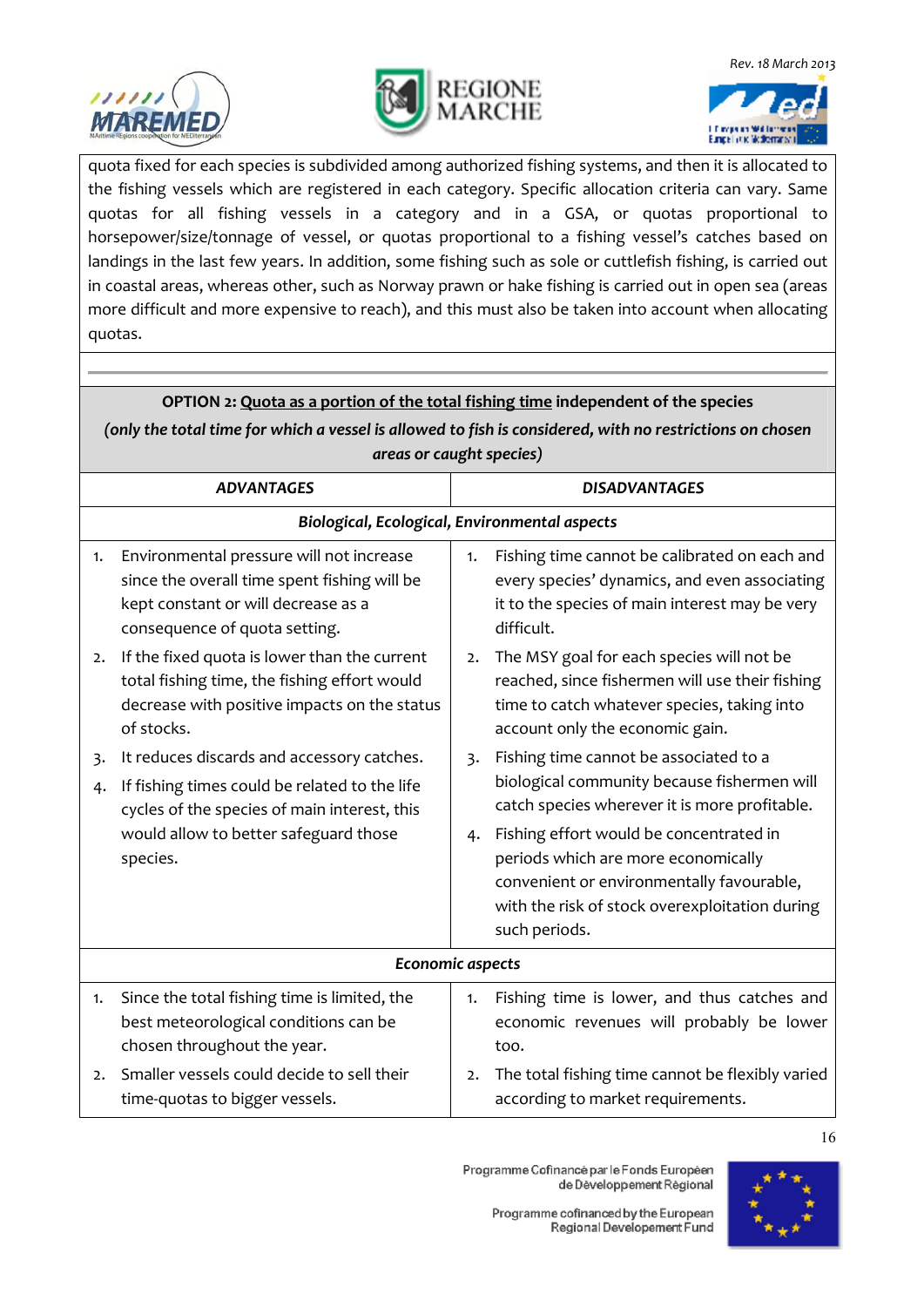



|                            | 3. A decrease in costs due for instance to<br>lower fuel consumption, since fishing trips                                                                                                                                                                                                                                                                                                                                                                | 3.       | In the last portion of the year, many vessels<br>will have already finished their fishing time.                                                                                                                                                                                                                                                                                                                                                                                                           |
|----------------------------|----------------------------------------------------------------------------------------------------------------------------------------------------------------------------------------------------------------------------------------------------------------------------------------------------------------------------------------------------------------------------------------------------------------------------------------------------------|----------|-----------------------------------------------------------------------------------------------------------------------------------------------------------------------------------------------------------------------------------------------------------------------------------------------------------------------------------------------------------------------------------------------------------------------------------------------------------------------------------------------------------|
| 4.                         | can be better planned and optimized.<br>Quotas may give a higher value to licences<br>and thus to fishing vessels. This may be<br>relevant if the new EMFF does not provide<br>financial support for vessel scrapping and/or<br>sets limits to supports for renewal. Quotas<br>could therefore be an advantage for<br>fishermen, in that they give an added value<br>to their vessels and could allow to gain<br>higher monetary reward to fishermen who | 4.<br>5. | If fishing effort is concentrated in certain<br>periods, this may cause the landing of high<br>fish quantities all in the same period, thus<br>causing a decrease in prices.<br>Fishermen would have lower market power.                                                                                                                                                                                                                                                                                  |
| 5.                         | cease their activity.<br>A TFC system based on time quotas could<br>give economic benefits if it is related to<br>product quality policies aimed at increasing<br>the price of fisheries products.                                                                                                                                                                                                                                                       |          |                                                                                                                                                                                                                                                                                                                                                                                                                                                                                                           |
| Social aspects             |                                                                                                                                                                                                                                                                                                                                                                                                                                                          |          |                                                                                                                                                                                                                                                                                                                                                                                                                                                                                                           |
| 1.                         | The time to be spent out at sea can be<br>better planned throughout the year, and<br>this will improve the quality of life.                                                                                                                                                                                                                                                                                                                              | 1.       | Difficulties in calibrating fishing time<br>allocation for vessels of different size and<br>using different fishing systems.                                                                                                                                                                                                                                                                                                                                                                              |
| 2.                         | Traditional fishing habits, expertise and<br>cultural heritage can be maintained.                                                                                                                                                                                                                                                                                                                                                                        | 2.<br>3. | Daily fishing times can be very different,<br>ranging from 10 to 24 hours, fixing a<br>maximum number of fishing days can make<br>"working days" longer in terms of hours<br>spent out at sea.<br>Controls must be very intense in order to<br>avoid infringements. This could be particularly<br>difficult in some Regions, such as Corsica,<br>where there is a high number of small and<br>independent ports (direct selling, no general<br>common fish markets) spread along a 1000-<br>km coastline. |
| <b>ALLOCATION CRITERIA</b> |                                                                                                                                                                                                                                                                                                                                                                                                                                                          |          |                                                                                                                                                                                                                                                                                                                                                                                                                                                                                                           |
|                            |                                                                                                                                                                                                                                                                                                                                                                                                                                                          |          |                                                                                                                                                                                                                                                                                                                                                                                                                                                                                                           |

Based on the existing fleet and on number of fishing vessels in each category, a total number of fishing days is assigned for each fishing system. This total number of fishing days is allocated among vessels in that category, so that a specific number of fishing days will be assigned to each vessel. The number of fishing days will tend to decrease throughout the years, causing an income reduction and an

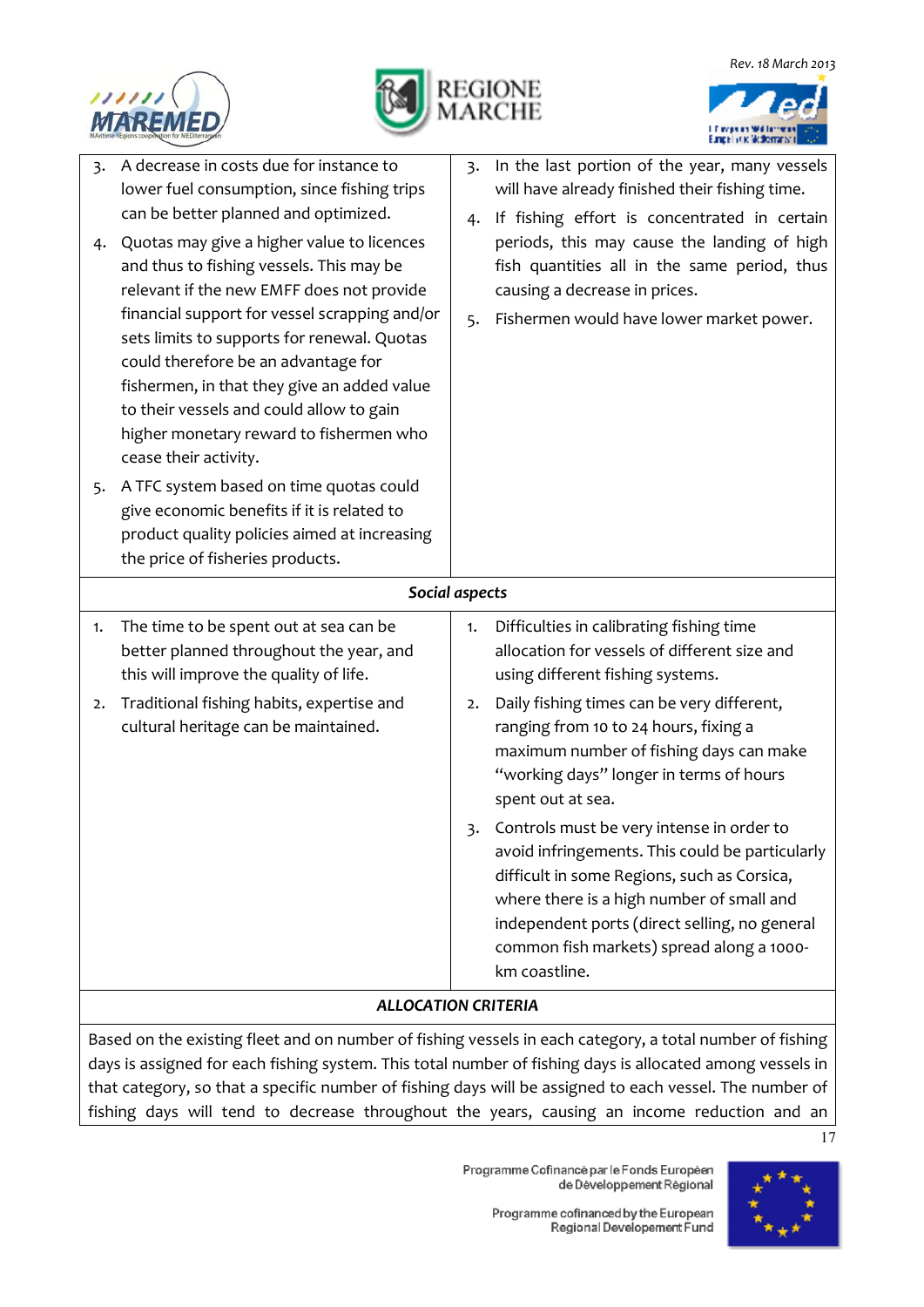



a in mega un mentioren.<br>Europei vois Moditerran

abandonment of the profession by several fishermen.

**OPTION 3: Quota as a portion of the total fishing capacity, considering the overall fishing time and the overall horsepower/size of fishing vessels** 

*(the quota is assigned to each vessel as a function of its horsepower/size and the maximum fishing time, and therefore it will vary according to a fishing vessel's characteristics)* 

| <b>ADVANTAGES</b>                                                                                                                                                                                                       | <b>DISADVANTAGES</b>                                                                                                                                                                                                                                      |  |
|-------------------------------------------------------------------------------------------------------------------------------------------------------------------------------------------------------------------------|-----------------------------------------------------------------------------------------------------------------------------------------------------------------------------------------------------------------------------------------------------------|--|
| Biological, Ecological, Environmental aspects                                                                                                                                                                           |                                                                                                                                                                                                                                                           |  |
| Each fishing vessel operates with quota<br>1.<br>restrictions which are mainly related to its<br>horsepower/size, and it can catch a certain<br>amount of fish (of whatever species) during<br>a specific fishing time. | Catches are usually composed by a mixture of<br>1.<br>higher and lower value species; with a fixed<br>quota, lower-value catches are discarded and<br>the pressure on higher-value ones will<br>increase.                                                 |  |
| Small vessels could sell their quotas and the<br>2.<br>fleet could be restructured, causing a<br>reduction in fishing effort and a lower<br>pressure on fish stocks.                                                    | There is no connection between quotas of<br>2.<br>allowed catches and levels of resource<br>exploitation for each species, and thus the<br>benefits on the status of specific stocks<br>cannot be evaluated.                                              |  |
|                                                                                                                                                                                                                         | With two limits, total catches allowed and<br>3.<br>fishing time, it is not possible to calibrate<br>available<br>the<br>quotas<br>on<br>resources<br>(fluctuations in abundance).                                                                        |  |
|                                                                                                                                                                                                                         | The decrease in fishing effort is not targeted<br>4.<br>on specific species, and thus it is not possible<br>to control pressure levels on specific species<br>(especially those that should be more<br>safeguarded).                                      |  |
|                                                                                                                                                                                                                         | 5. If a specific reduction in fishing time or<br>allowed catches is not put in place, there will<br>be no benefits in terms of levels of resource<br>exploitation, and thus in expected future<br>catches (this has also socio-economic<br>implications). |  |
|                                                                                                                                                                                                                         | Economic aspects                                                                                                                                                                                                                                          |  |
| Bigger vessels will get more quotas.<br>1.<br>Smaller vessels could sell their quotas to<br>2.                                                                                                                          | Only the declared (registered) horsepower<br>1.<br>can be considered for quota allocation, but                                                                                                                                                            |  |

Programme Cofinancé par le Fonds Européen de Développement Régional

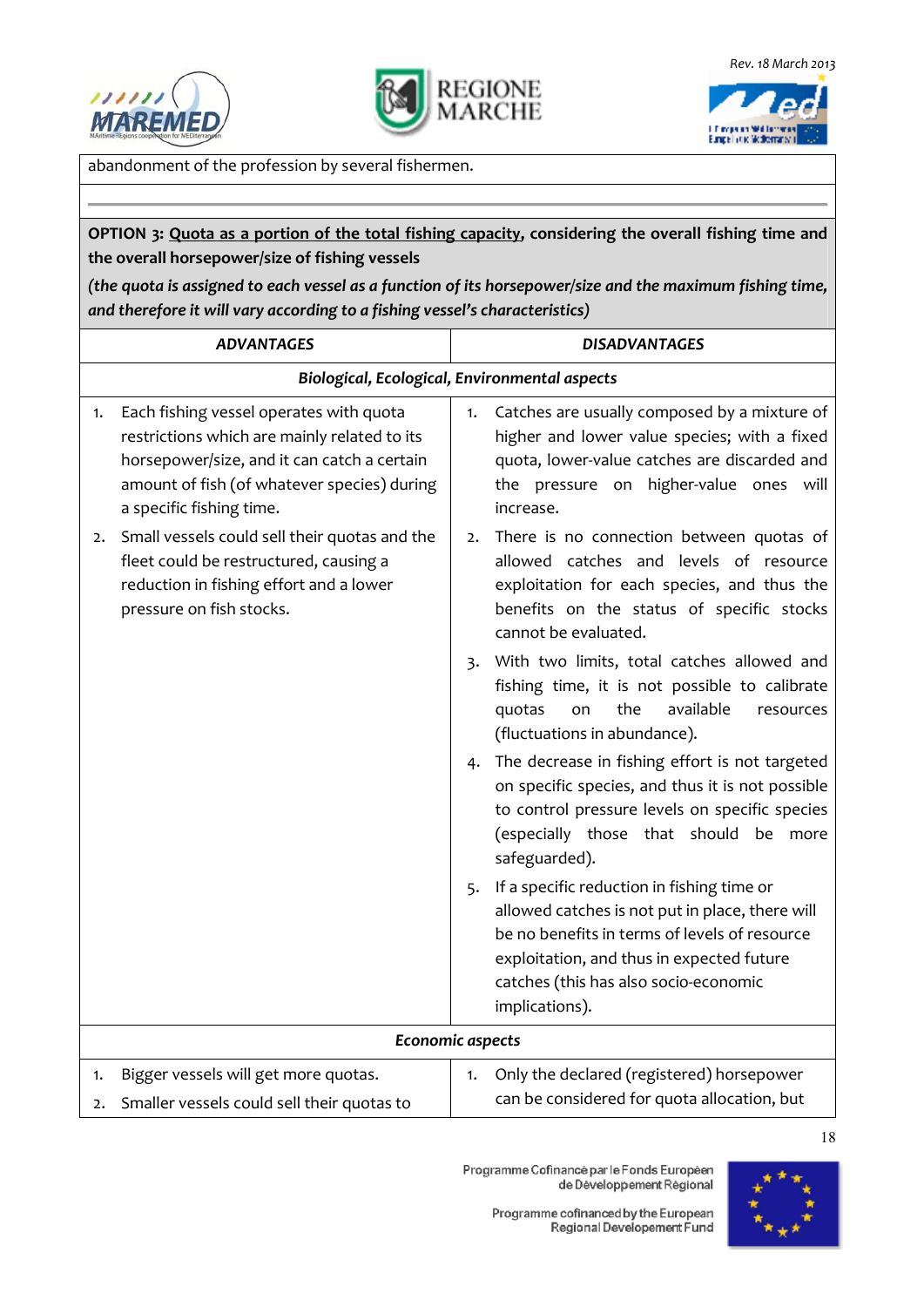





| bigger ones thus obtaining a direct<br>monetary reward.                                            | the real horsepower of fishing vessels is often<br>higher than the registered one.                                                                                                                                                                                                                                      |  |
|----------------------------------------------------------------------------------------------------|-------------------------------------------------------------------------------------------------------------------------------------------------------------------------------------------------------------------------------------------------------------------------------------------------------------------------|--|
|                                                                                                    | The controls should be doubled, on quantities<br>2.<br>of catches and on fishing times.                                                                                                                                                                                                                                 |  |
|                                                                                                    | The quota allocated to same-horsepower<br>$\overline{3}$<br>fishing vessels will not have the same value<br>for each one of them, since the real value<br>depends on the species composition of<br>catches, which varies according to fishing<br>areas (for instance it is different in coastal and<br>deep sea areas). |  |
|                                                                                                    | In some cases, for instance in Corsica,<br>4.<br>quantity and economic value of catches are<br>not necessarily proportional to fishing vessel<br>size.                                                                                                                                                                  |  |
| Social aspects                                                                                     |                                                                                                                                                                                                                                                                                                                         |  |
| Fishing habits will not vary much, apart from<br>1.<br>a stricter control on catch quantities and  | Risk to increase fishing capacity in order to<br>1.<br>obtain more quotas.                                                                                                                                                                                                                                              |  |
| fishing times.<br>If the days to go fishing can be freely chosen                                   | When the quota limit is reached, fishermen<br>2.<br>will have no direct incomes.                                                                                                                                                                                                                                        |  |
| 2.<br>by fishermen throughout the year, only<br>maximum<br>respecting the<br>fishing<br>time       | An income reduction can be expected for<br>3.<br>both vessel owners and crew.                                                                                                                                                                                                                                           |  |
| allowed, some restrictions are avoided<br>(Saturdays and Sundays can become fishing<br>days, etc). | Smaller vessels (lower horsepower) would<br>4.<br>get very small quotas and thus would not<br>obtain sufficient economic gains from their                                                                                                                                                                               |  |
| Job contracts can be fairer because the<br>3٠<br>maximum fishing time is clearly stated.           | fishing activity anymore.                                                                                                                                                                                                                                                                                               |  |

#### *ALLOCATION CRITERIA*

The total fishing capacity for each GSA is determined and then subdivided among fishing systems. Within each fishing system, the parameter on which to calculate the fishing capacity is determined (length, horsepower, tonnage, etc) and the quota for each fishing vessel is allocated in a proportional way (tons of catches allowed according to a vessel's characteristics). Such a quota will indicate the maximum quantity of fish that can be caught in a maximum number of days (freely chosen by fishermen throughout the year). This quota would assign a specific "value" to each fishing vessel. For instance, bigger vessels that can operate even with very bad weather conditions could get a higher time-quota. In the long run smaller vessels could be "forced" to sell their quotas since economic gains are too low, thus reducing fleet consistency.

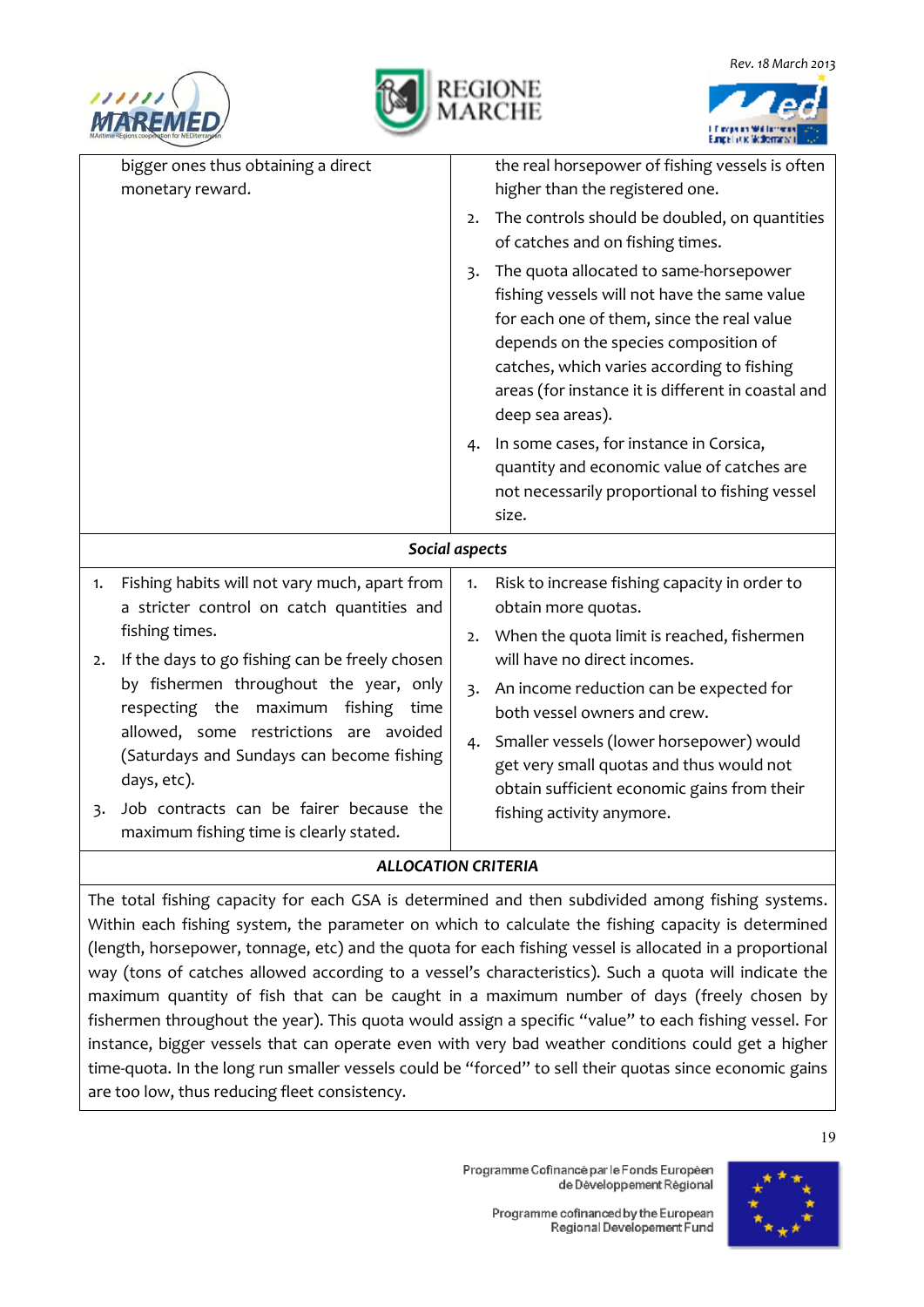





The options highlighted above can be considered as "pure options", but **several other options could be considered by combining a number of different factors, for instance setting a catch quota for a group of species rather than a single species, and taking into account combinations of catch quotas and other parameters such as fishing areas, fishing systems, fishing times**.

A good example is the **combination of a catch quota** (*e.g*. tons of red mullets) **caught by a specific fishing system** (bottom trawling) **in a specific fishing area** (GSA 17). Such a «mixed-criteria» option would have all the advantages of the «pure option» n.1 (catch quota), and in general it would allow to better manage a specific fisheries segment from both the resource and the socio-economic point of view. In addition, **linking catch quotas to specific fishing areas and systems would allow to better implement the interventions included in local management plans**. The adoption of measures developed at the local scale would allow to finely-tune the socio-economic interventions aimed at compensating income losses due to fishing effort restrictions. One of the main disadvantages of this mixed criteria is the risk to freeze the system. Fishing vessels would be forced to operate only in specific areas (*e.g.* only in GSA 17), and this may lead to a loss of income and to the impossibility to catch some important species (*e.g.* swordfish).

In the case of **catch quotas set for groups of species**, if we want a direct connection with a species' level of exploitation (fishing pressure on each species), we will have to determine the combined quota as the weighted sum of quantities that can be caught for each species, but this could be very difficult to determine. If an overall catch quota is set with no limits assigned to each single species, the risk is to have a more intense fishing pressure on higher-value species, so that these will tend to be overexploited, and the lower-value species will tend to be discarded.

In all cases and whatever the option chosen, control and surveillance activities will have to be stricter, both on landings and out at sea, with higher costs and obligations. Ideally, a TFC system based on quantities would be more meaningful if applied to catches rather than to landings, but this would imply the implementation of complex control systems on board fishing vessels.

It must also be considered that for most Mediterreanean species and areas (GSA) there are no exhaustive data on the overall state of exploitation of resources and on the status of stocks, and quotas could only be assigned adopting a precautionary approach (which is very restrictive).

Finally, if small-scale fishing is kept out of the TFC system, a thorough control on the overall catches cannot be carried out, especially in a context such as the Mediterranean one, where small-scale fisheries has a very significant incidence on the overall catches.

In the Mediterranean, a TFC system based on quotas of caught fish, with all the limitations discussed above, could be appropriate only if applied to single-species fisheries, such as clam or anchovy fishing. In general terms and despite the fact that disadvantages seem always to be higher than advantages as discussed above, **the most appropriate TFC system for the Mediterranean may be the one based on a portion of the total fishing capacity, and thus on the allocation of a time-quota calculated according to a fishing vessel's characteristics (***e.g.* **length, horsepower, tonnage).** However the results of this choice would be highly unpredictable, since specific tests and experiments have not been carried out yet.

20

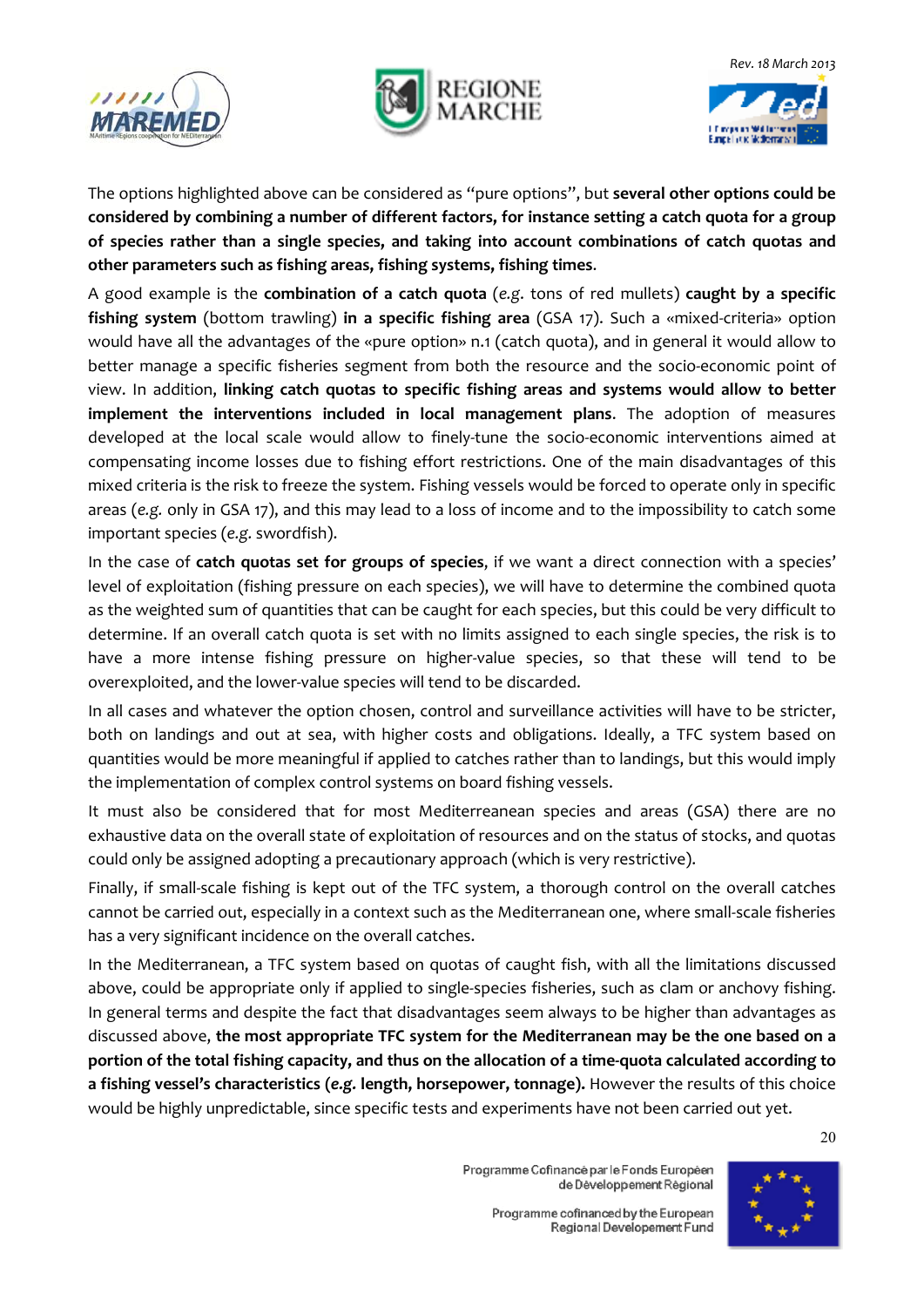





### **ANNEX II – OVERVIEW OF THE GENERAL ANALYSIS: BIOLOGICAL, ECOLOGICAL AND ENVIRONMENTAL ISSUES RELATED TO FISHERIES MANAGEMENT BASED ON A TFC SYSTEM**

This Annex presents the overall analysis of the  $2^{nd}$  Thematic Section "Fisheries management model based on a TFC system: Biological, Ecological and Environmental issues", and it is based on opinions, data and information that were provided by project partners and related fisheries experts by filling in the questionnaire.

Overall, the questionnaire analysis highlights that throughout the Mediterranean (MAREMED project partner Regions that filled out the questionnaire are located in France, Italy and Spain) fisheries is multispecific, and **a wide variety of species of commercial interest are commonly caught**. Although annual catches per species are usually summarized at the national and Regional level by statistics and charts, often in collaboration with research institutes in charge of data collection, **Regions do not have a specific archive or database managed by the Regional administration to keep track of catch data in full detail**, including for instance catches of each and every species per fishing district and per fishing vessel. The only exceptions are, to a certain extent, Toscana and Corsica Regions. In Toscana Region, the Regional Environmental Protection Agency has kept a daily record of "rossetto" catches for many years, and all landings of the Viareggio marinery have also been recorded each month for the last 20 years, but it is not clear if such data are also subdivided by fishing vessel, which would be important in order to determine catch histories and thus quotas to be allocated. In Corsica Region a specific database has been created only for spiny lobster catches since 2004.

Even if in certain European areas (*e.g.* Scotland, Iceland) Individual Transferable Quotas are mainly assigned on the basis of fishing vessels' catch histories (species and quantities caught in recent years by each vessel), **none of the partners think that a system based on catch histories would be appropriate and feasible for the Mediterranean**. The main reason is a general lack of sound individual historical data, as seen above, together with the fact that catches declared by fishermen are not always accurate and reliable. When it comes to **new entries**, quotas should be assigned taking into account the amounts that are allocated to vessels with similar characteristics.

The **Maximum Sustainable Yield (MSY) concept does not seem appropriate and exhaustive** for the development of a sustainable fisheries management model in the Mediterranean. All partners see the MSY concept as too theoretical, and not applicable to resources which are highly interrelated and variable over time. The current determination of stock status is based on scientific assessments which **do not take into account all factors that have an influence on resource fluctuations** (climate change impacts, maritime pollution, natural predation, recruitment variation, etc). The MSY definition is relatively easier for single stocks as it is the case for Northern Sea fisheries, but it is very difficult in case of mixed species catches, as it is the case for Mediterranean fisheries. Indeed, **in the Mediterranean the MSY should be determined for groups of species (mixed-species MSY) according to fishing systems, seasons and areas**, also considering that MSY for mixed species should have a margin of flexibility.

21

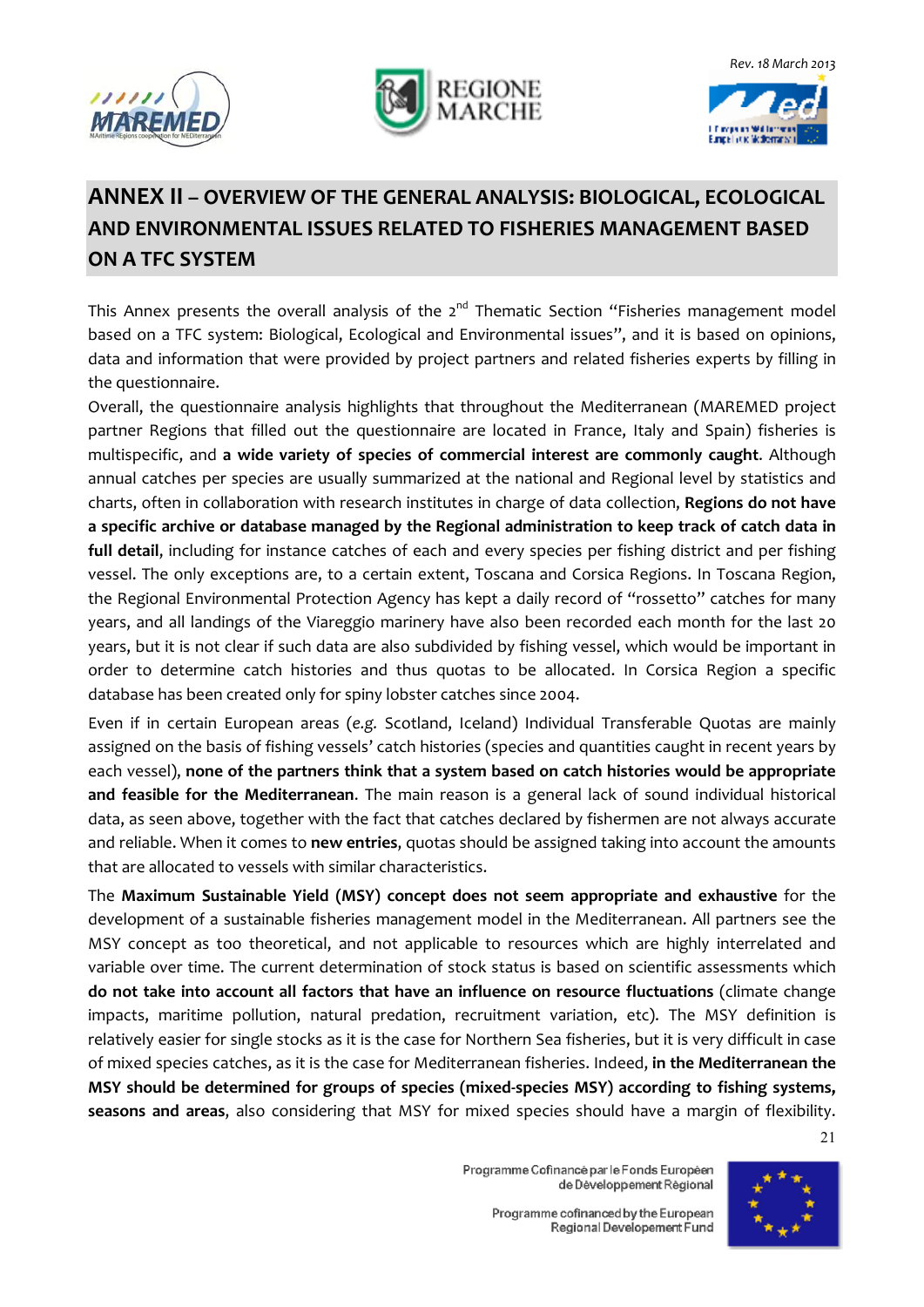





Moreover, there are **not enough biological and life history data** to determine the MSY for most Mediterranean species. PACA and Corsica Regions highlight that it is difficult to develop a method to calculate the MSY for multispecies fisheries. There have been many objections to the EC proposal of calibrating multispecies MSY on the most threatened species, since this would cause an unnecessary ban on species with stocks in good status. Calculations could be based on the mortality rate for each target species, but this type of data may not be available. Also, Marche Region points out that in the Adriatic sea the state of populations is determined by recruitment rather than by fishing mortality, since most species have a short life cycle. In Corsica, it seems that the state of spiny lobster population does also fluctuate according to recruitment, a complex process governed by a 5-month pelagic larval phase. More in general, it would be good to develop specific management tools at the Regional level, and to enhance a dialogue with non-European countries in order to set specific MSY goals within multiannual management plans calibrated on each target species and for each Region in the framework of more general MSY guidelines. This is difficult to achieve however, due to the lack of sufficient scientific data and to the difficult dialogue with non-EU third countries. Valencia Region adds that the MSY concept is very restrictive and it does only take into account environmental aspects, whereas social and economic issues should also be added to the equation.

Project partners identify **direct resource assessment methods** as the most suitable alternative to MSY. Liguria Region stresses the importance to constantly monitor the state of resources at the local level, identifying specific indicators that can be used to assess resource state and trends and thus modulate fishing effort. Marche Region suggests the adoption of direct methods such as **echo-surveys with standardised equipment kept onboard**. Abundance or density indexes and trends could then be determined, and consequently mortality rates could be calculated. If the resource showed a decrease, the quota would be proportionally decreased, if the resource showed a recovery trend, the quota could be raised again. PACA Region points out that echo-surveys are however not suitable for their Regional fleet, which is characterised by small vessels (< 12 m) with limited financial resources. The acquisition of sonars to carry out echo-surveys is not cofinanced by the EU anymore, since this was seen as a measure to potentially increase the fishing fleet, although it is in fact a way to reduce the fishing effort through the constant monitoring of stock status. However, stock abundance assessment through echo-survey monitoring campaigns is currently carried out by scientific institutes in the framework of EU projects on "Data Collection" (*e.g*. MEDIAS project).

Overall, **discard seems not to be a common practice in Mediterranean Regions** which participated in the project, with the exception of Toscana and Valencia Regions. In Valencia, the "Fishery Towns Association (AECIPE)" has started a project on discard in July 2012; the project was especially needed because of the high amounts of dead fish that reached the beaches, with an impact on tourism and bathing water quality. In the other Regions, **discard is commonly associated only to bottom trawling**, where non-commercial species or species below legal size are typically thrown back in the sea. **Pelagic trawling may also favour discard as a consequence of multispecific catches associated to economic considerations**: for instance, sardines are sometimes discarded due to their low commercial value. In general, project partners think that **a TFC system could increase the practice of discards**. If a nonsellable species is caught with the target species, the "best" choice for a fisherman will be to discard it,

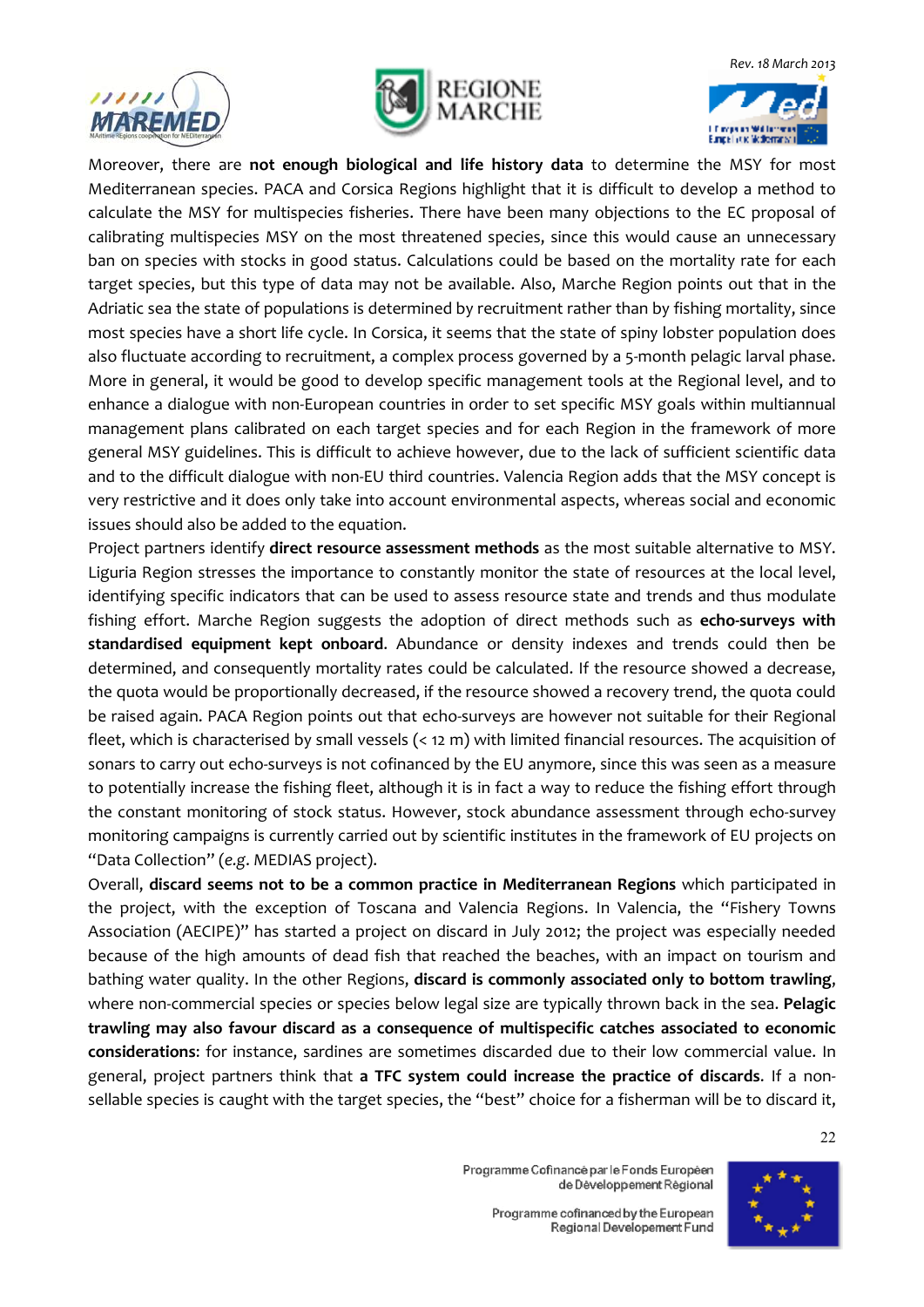





unless forced by law to land it. The only effective solution would be to apply TFC to catches rather than to landings, but this would imply much stricter control and surveillance activities on board fishing vessels, something which is in general not feasible at the moment in the Mediterranean. PACA Region adds that the proposal of setting up a supply chain to transform discards into fish flour is not approved by Regional fishermen (additional costs, difficulty of access for small-scale fishermen, economic interests by big enterprises, etc). This supply chain approach would not be feasible in Corsica either, due to the large fleet dispersion along a 1000 km coastline. Moreover, the use of marine species for the production of fish flour could strongly encourage fishermen to catch as much fish as possible.

In general terms, none of the partners would apply a TFC system to the Regional fisheries sector. Marche Region points out that **a quota system is in general not suitable for the management of Mediterranean resources, especially considering fishery characteristics (multispecific, multigear, small-scale) and the high seasonal and spatial variability**. Having said this however, a management model similar to a quota-based TFC system is applied with good results to clams and in some cases to anchovy fishing in Marche Region. PACA and Corsica Regions highlight that it would be anomalous to develop a TFC system in the Mediterranean, where there are no quotas except for bluefin tuna (for swordfish the possibility is under study). Small-scale fishermen are already facing difficulties in the access to these quotas: in France, 90% of bluefin tuna national quota is hold by just a few big vessels, and the small-scale fisheries segment has access to just 10% of the authorised catches. Corsica Region adds out that no fishing vessels in their fleet would be eligible for a TFC system.

According to MAREMED project partners, if a TFC system were to be developed in the Mediterranean, this should be **limited only to certain types of fisheries resources, to some fishing areas and to specific fleet segments and fisheries gears and systems**. For instance, Marche Region would only apply it to single-species fisheries such as clam fisheries, with direct management of TFCs by Fishermen Consortia or Producers' Organizations, which have the responsibility to determine quotas within the overall limits (TAC and contingencies) defined by Member States. On the top of that, it would adopt a TFC system only in coastal areas for specific species (*e.g.* within one mile from the shoreline for clams) and for specific gears, such as hydraulic dredges with self-management, which are indeed used for clam fishing. **TFC could be tested also for anchovy (pelagic trawling or purse seining), provided that the test will be carried out on all Adriatic fleets, in order to assess if this approach could really improve the overall fisheries sector and state of resources.** At the moment, the main problem for anchovy fishing is not the state of resources but the market value of fish; in many cases the high quantities of anchovies that reach the market cause a strong decrease in prices. Toscana Region would also apply TFCs only to specific fishing areas and fishing systems, but it would not set restrictions on fisheries resources. With regard to fleet segments and in particular to small-scale fisheries (exempted from TFC), Valencia Region highlights that for Spanish fishermen it is quite difficult to accept that a 12.5-m-long boat is classified as "industrial", whereas a 11.5-m-long boat is classified as "artisanal/small-scale", even if they have the same number of crew members, they use the same fishing gears and systems, they fish in the same areas and sell their catches in the same ports. Corsica Region would only apply it to overexploited species caught by pelagic long lines, which is the only fishing system currently interested by quotas.

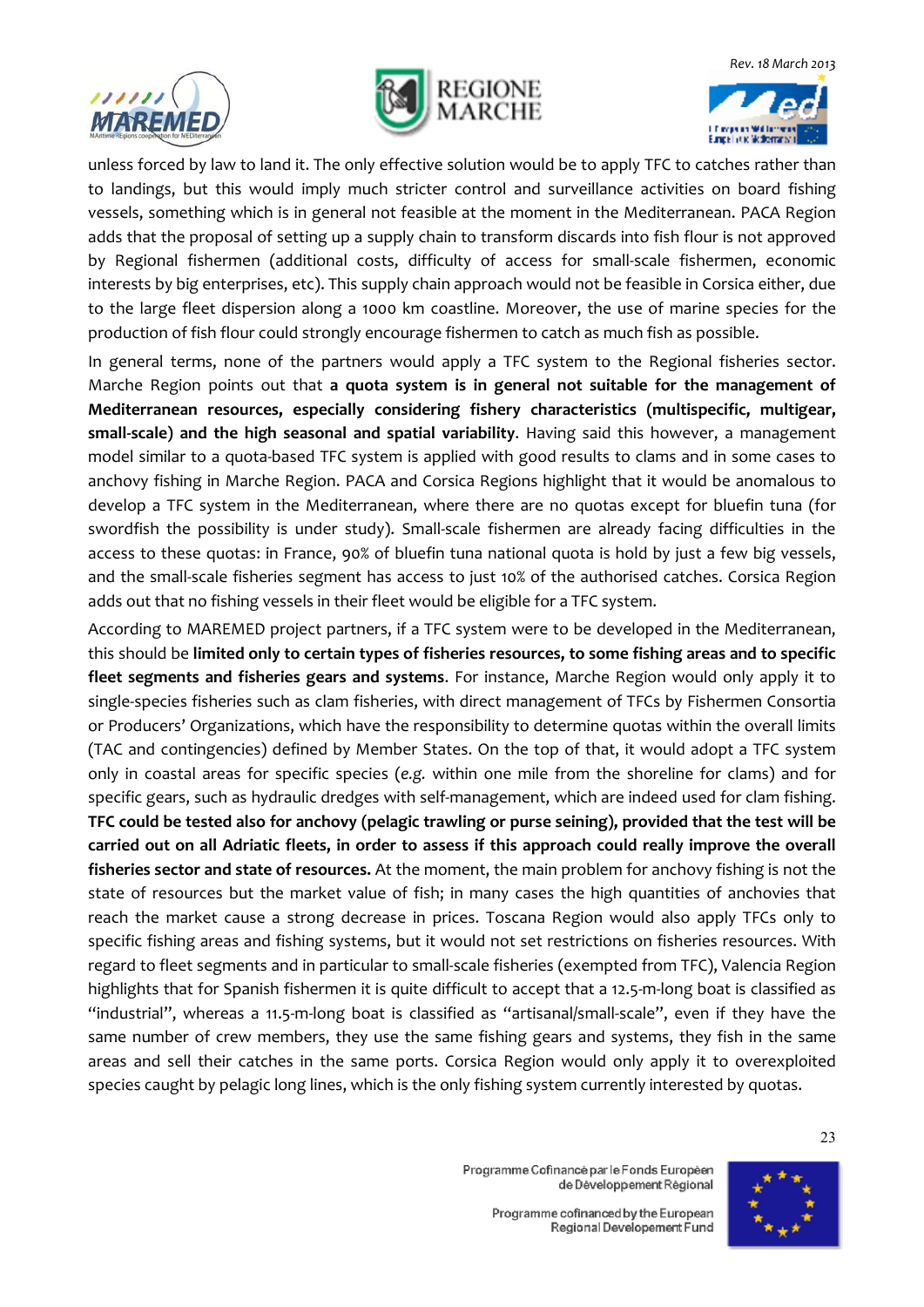





Finally, project partners have different opinions with regard to **whether or not TFCs should be finely tuned on Regional market trends, thus possibly modifying the value attributed to fishing rights**. PACA and Corsica Regions argue that a fisheries management system should not be based on market fluctuations, also considering that the most common way of selling fish is by direct selling at the docks and not in fish markets. Valencia and Toscana Regions may be in favour of this Regional approach, although the problem of modulating the value of fishing rights according to local market fluctuations is very complex and it would require exhaustive and detailed socio-economic analyses at both the Regional and the national scale. Marche Region points out that the market is ample and fishermen can access different market segments simultaneously, making this type of modulation even more complex.

#### **ANNEX III – OVERVIEW OF THE GENERAL ANALYSIS: SOCIAL, ECONOMIC AND REGULATORY ISSUES RELATED TO FISHERIES MANAGEMENT BASED ON A TFC SYSTEM**

This Annex presents the overall analysis of the  $3<sup>rd</sup>$  Thematic Section "Fisheries management model based on a TFC system: Social, Economic and Regulatory issues", and it is based on opinions, data and information that were provided by project partners and related fisheries experts by filling in the questionnaire.

MAREMED project partners were asked whether they have already developed a Rights Based Management (RBM) system for fisheries that can be compared to a concession system. In all Italian Regions partner of the project (Marche, Liguria, Toscana, Lazio, Emilia-Romagna), **fisheries rights are regulated through a system of licences** released by the State. A licence authorizes a fishing vessel to catch fish with a specific fishing gear and system. Licences usually last 8 years and can be renewed. They can be related to the concept of "concession", but they are not transferable (licences can only be sold with a fishing vessel or a portion of it) and they are not associated to a quota. Similarly, in PACA and Corsica Regions fishing rights are regulated through licences, which are associated to a specific fishing vessel and gear, and "transferable" only when the fishing vessel is sold, and through **special fishing permits** (Permis de Pêche Spéciaux-PPS), which are allocated on an annual basis and associated to specific species. For example, bluefin tuna, eels, clams can only be caught after having acquired a PPS.

At the moment, **fisheries rights are in general not assigned according to territorial, biological or economic criteria, although there are exceptions in the case of species under special management regimes**. In Marche Region, licences were assigned to the existing vessels on a specific date, which was agreed upon by the authority in charge. In order to subsequently enter the fleet, a licence should be purchased. Licences cannot be "created" and they are assigned on the basis of a fishing vessel's size/horsepower. Hence, in order to operate with a big (or high horsepower) fishing vessel, several small vessels must be dismantled.

In Liguria Region, a specificity is related to "rossetto" fishing. Catches for this species are regulated through a Management Plan, and fisheries rights are assigned on the basis of territorial, biological and socio-economic criteria; the number of fishing vessels which are allowed to operate, the maximum

> Programme Cofinancé par le Fonds Européen de Développement Régional



Programme cofinanced by the European Regional Developement Fund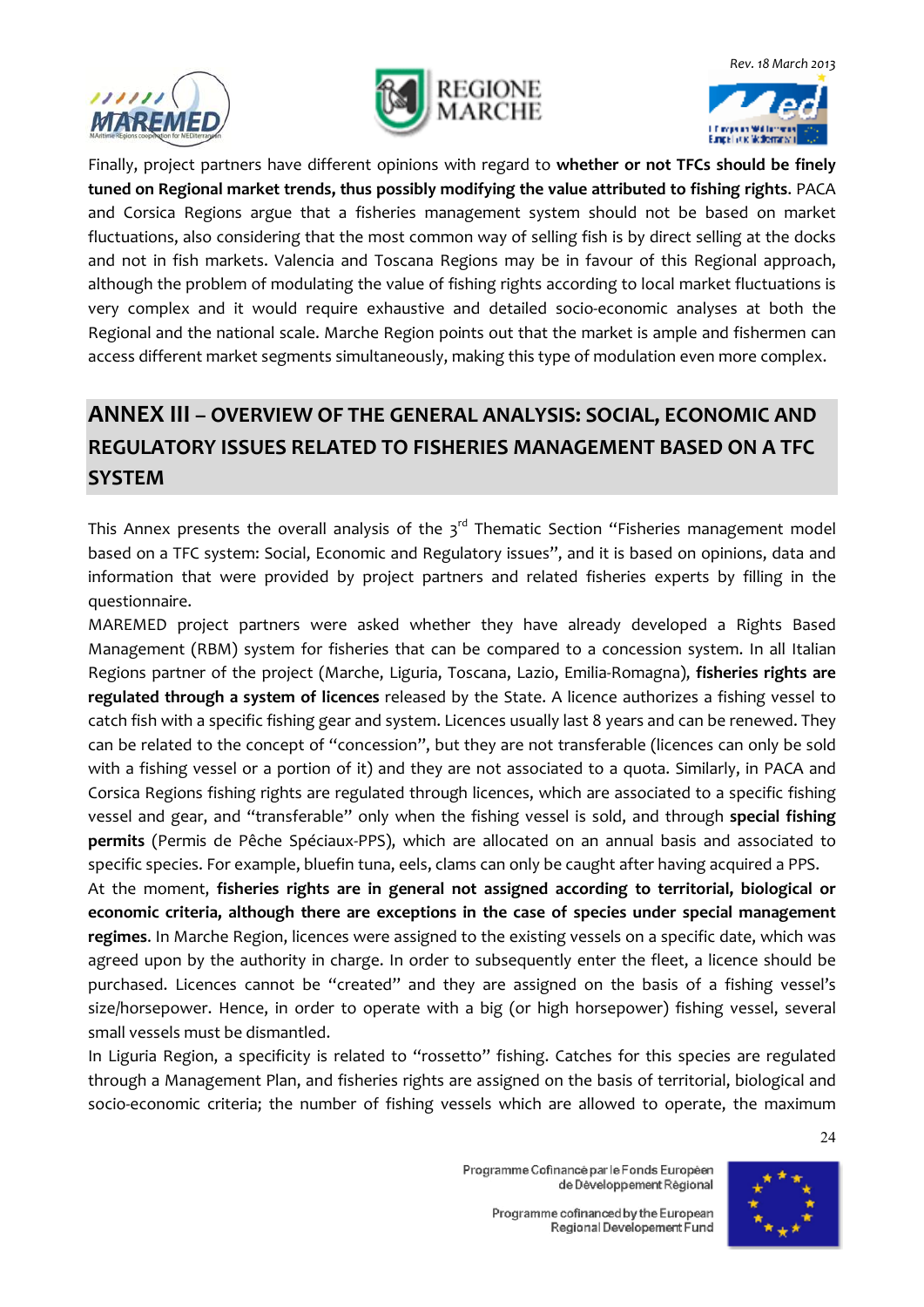





quota that can be caught and the total fishing days are all strictly defined. PACA and Corsica Regions show similarities with the Italian system: licences are only assigned and regulated according to the overall available kW (horsepower): for each fishing vessel which is dismissed, a corresponding amount of kW is made available for new entries.

While in PACA and Corsica Regions a licence can only be transferred when a fishing vessel is sold, in Marche Region **the "transferability" of licences is done with a sell/purchase process on either the whole fishing vessel or on portions of it (carats)**. The owner society could trade some of its "quotas" (vessel carats), thus keeping its name on the licence but sharing property on one or more vessels. Similarly, a legal entity may own carats of one or more vessels without having its name on the licence. Liguria Region argues that if fishing concessions were associated to specific marine areas, transferability would allow to increase or reduce the "sea portion" where a fisherman exerts exclusive rights.

Both Marche and PACA Regions stress that **fishing concessions are very similar to licences**. But the latter **do not penalize fishermen by setting restrictions on catch quotas or on fishing days. Bringing such factors into the equation would decrease the licence value**. The overall fishing effort is regulated by reducing the number of licences through vessel scrapping without allowing new entries. Liguria Region points out that according to the Regional context, **a genuine "fishing concession" could only make sense if related to a spatial concept**, that is to the exclusive rights to catch resources located in a specific maritime area.

**None of the partners think that a TFC system would be appropriate for their Regional context and, more in general, for the Mediterranean**. PACA Region enumerates once more some of the reasons why: it would introduce stricter limits in terms of catches (through quotas) and in terms of fishing time, it would make it more difficult for new entries to enter the fisheries sector, it would cause the disappearance of a number of fishermen from the sector without real benefits in terms of production (their concessions would simply be acquired by bigger enterprises). Corsica Region states that TFCs would be misunderstood and not well accepted by fishermen, and it points out that, to be effective, this management policy would require monitoring and control operations that at present are impossible to be implemented in Corsica. In addition, Corsican fleet is mainly composed of little vessels that are economically and socially vulnerable (95% of the fleet is composed of small-scale artisanal vessels), one of the risks of TFCs would be that small-scale fisheries should disappear in favor of larger, economically stronger companies. Marche and Liguria Regions argue that fishermen should instead be **directly involved in fisheries management at the local level**, and made more responsible through the participation in the development and implementation of management plans. In Marche Region, management plans always set the rule that fishermen receive **specific fishing permits (to be added to the licence) only if they agree upon respecting the management measures included in the plan**.

All project partners agree in making **TFC systems facultative and discretionary for Member States**. Marche and Liguria Regions recognize that there might be specific ecological or social contexts where TFCs can provide some benefits, even if current experiences show that concessions are a way to expel significant percentages of fishermen from the market with no benefits for the production, which is constantly decreasing. PACA Region highlights that it is important that this choice is made on the basis of clear and sound decisions shared by all actors and stakeholders involved, and not on the basis of

> Programme Cofinancé par le Fonds Européen de Développement Régional

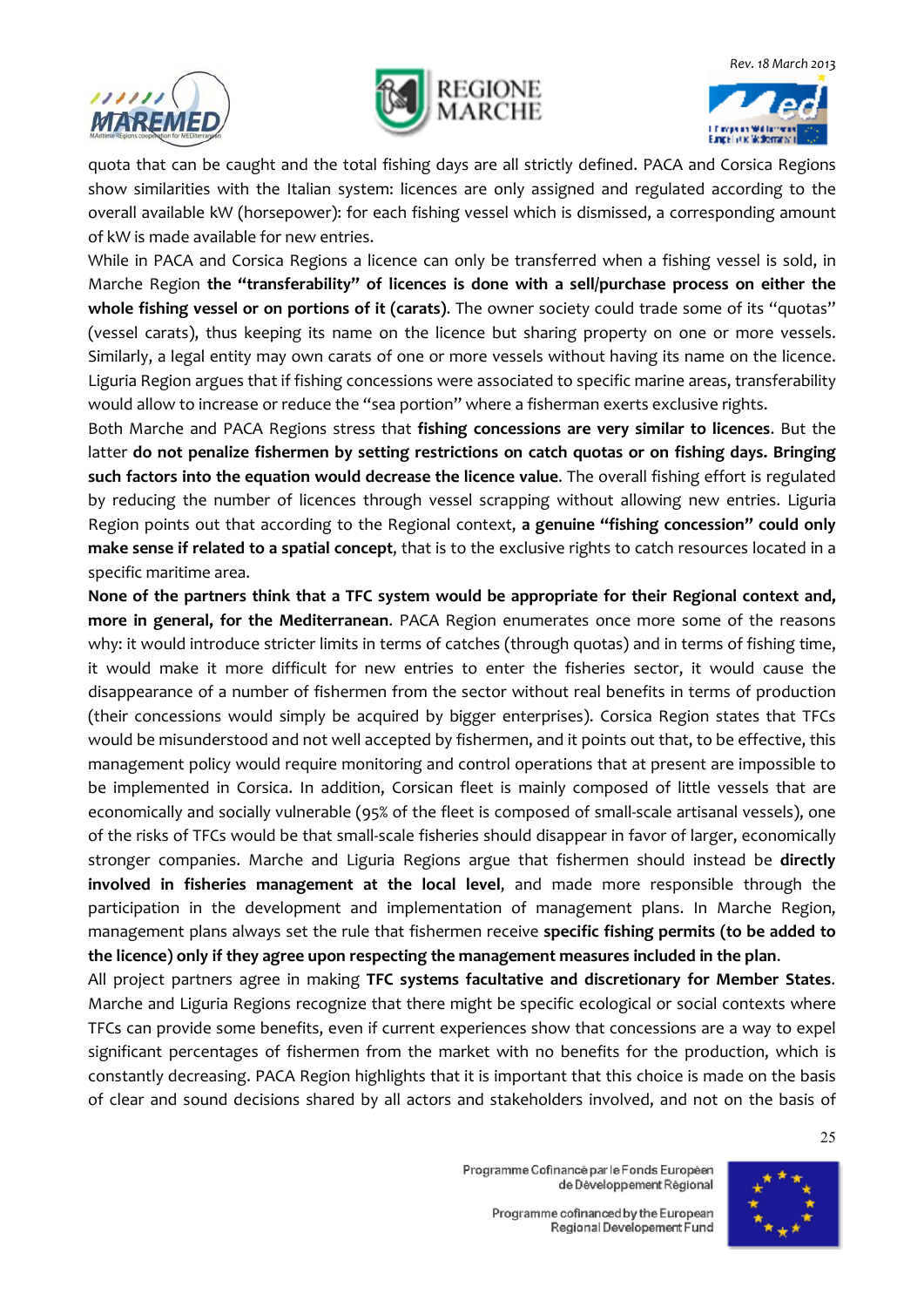





mere market pressures. Also, the process of selling and acquiring TFCs should not be merely regulated by the operators' individual interests, especially considering the weaker position of small and medium enterprises, the pressures that could be made on the fisheries market, and the difficulties created by the general economic crisis. The problems related to speculations, to the excessive concentration of TFCs in a few hands (stronger economic groups/bigger enterprises), to the safeguard of small-scale coastal fisheries have not been exhaustively tackled and solved yet.

The initial CFP reform proposal indicated that TFCs should be allocated for a period of 15 years. However, all partners agree that **there is not an optimal duration for TFCs**. If the limits in duration and validity are associated to **mortage duration for new vessels, the maximum duration will be 15 years. But this is not long enough for making long term investments in a fishing activity**. If a fisherman invests his capital in a fishing vessel, he does not think that he will lose it after 15 years. Indeed, the average age of the Mediterranean fleet is much higher. It is likely that after 15 years a TFC will have to be renewed, and this means that there will be no room for new entries, unless some fishermen leave the sector and sell their TFCs.

Theoretically, **the market value of a TFC is proportional to the potential profits that it will allow to obtain**. At the moment the fisheries sector is in strong crisis and there are no buyers, and only vessel scrapping allows to exit the sector without losing too much. **If quantities of fish that can be caught and fishing times were limited by assigning TFCs and thus setting quotas, the economic situation would become even more critical**. Concessions would also lose their transferability power, since there would be no significant potential gains in acquiring a TFC.

**With regard to setting specific restrictions to TFC transferability, almost none of the partners would set territorial restrictions**, since this would further decrease the possibility to develop the fisheries activity, further decreasing also the TFC value. The only exception is Corsica Region, which would limit the transferability at the Regional level, in order to avoid the risk that big industrial vessels which are not part of the Corsican fleet acquire concessions to exploit the Corsican sea, thus put at risk the local small-scale artisanal fishery sector. Considering fishing vessel characteristics and fishing gears and systems, all partners think that **TFC should not be transferred from fixed (gillnetting) to trawling gears**. This measure would protect in particular artisanal small-scale coastal fisheries. Similarly, all partners believe that some **restrictions in transferability should be set on fish categories**. For example, TFCs for demersal fish should not be transferred to pelagic fishing, and TFCs for small-size pelagic should not be transferred to big pelagic fishing. This is important in order to **avoid transferring fishing pressure from one resource to another**, and thus maintain a good control on the status of each stock and a good balance between the different fish resources. More in general, transferability should be regulated by the **releasing authority, so that catches can be orientated on the resources that are environmentally and economically more sustainable**.

Overall, **TFCs are not seen as an appropriate tool to increase competitiveness in the fisheries sector**. Marche Region comments that TFCs neither improve the socio-economic situation of the fisheries sector nor increase production. On the contrary, TFCs bring restrictions that are often set without a thorough knowledge of the local requirements, with a tendency to standardize too much and oversimplify a highly complex issue. In terms of competition, the only likely effect is that many small

> Programme Cofinancé par le Fonds Européen de Développement Régional

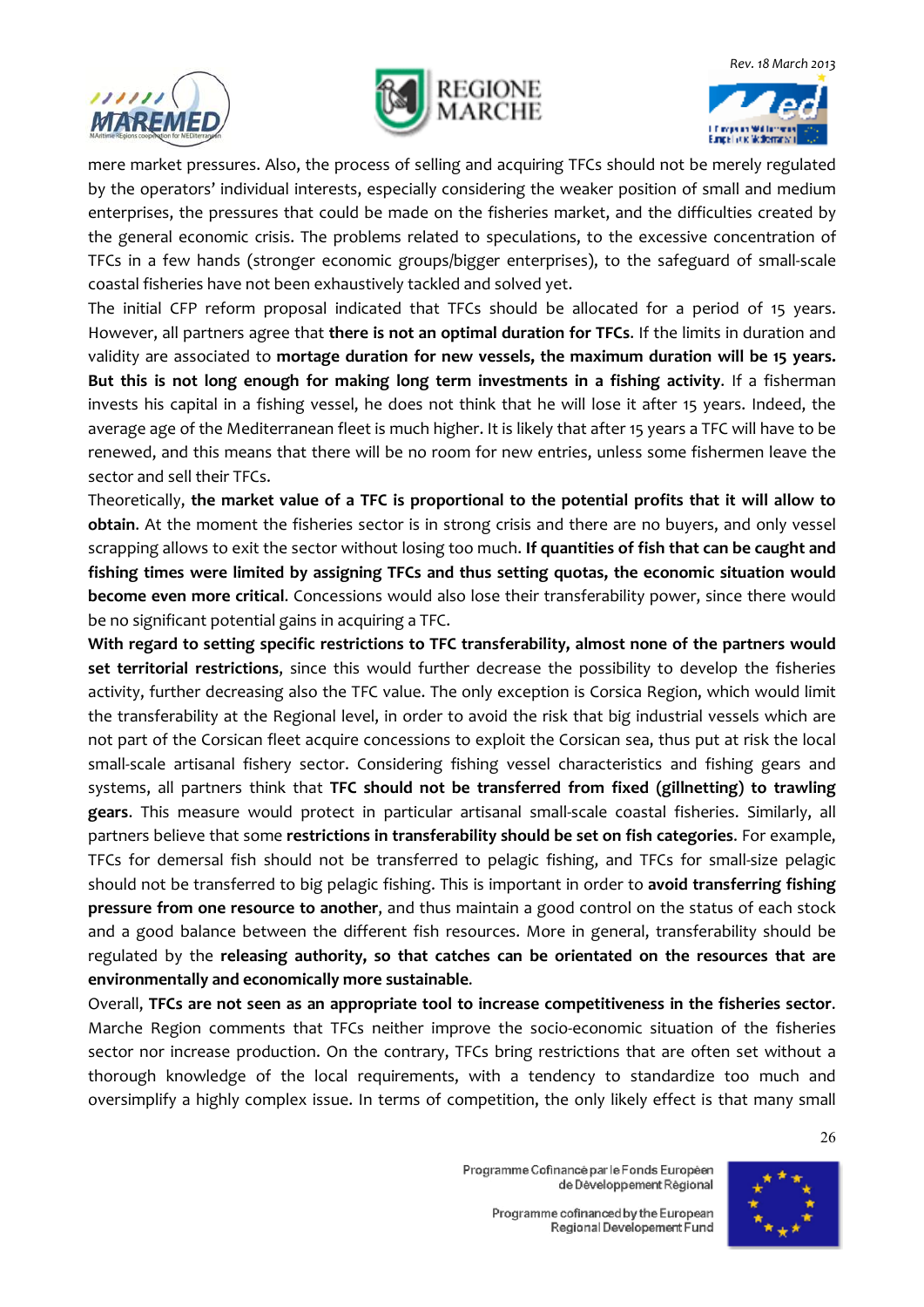





enterprises cease the activity by selling their TFC to bigger and more competitive enterprises. Within an Adriatic context, a TFC system could bring benefits only to anchovy fishing, if the same approach is applied to the whole GSA 17. But this should be verified with pilot tests in the field as a first step. PACA and Corsica Regions add that a TFC system is based too strongly on market and economic considerations and does not take into account social factors. In several EU countries, this has helped to rationalize the fleet. But this type of economic speculations would be detrimental for the Mediterranean Regions, which are characterised by artisanal small-scale fisheries.

TFCs would also **increase job entry barriers for new generations**. In order to enter the profession, TFCs or licences must be purchased, and this has a cost which is proportional to the potential incomes. Building or buying a fishing vessel in order to get a TFC is very expensive, usually too expensive compared to potential incomes, considering the current crisis of the sector. In addition a concentration of TFCs could cause an exit of small fishing vessels, thus making new entries to the profession even more difficult.

It is often argued that one of the criticalities of TFCs is the **risk of concentration in the hands of a few vessel owners**. Overall, partners agree with this position, and both PACA and Corsica Regions underline that the risk for bigger fishing enterprises to absorbe smaller ones is high, and the subsequent TFC concentration in just a few hands would also further prevent new entries to access the profession. Marche Region argues however that it is difficult to foresee TFC markets and prices. In certain cases the monopoly can be obtained through a concentration of licences rather than the organisation of fishermen in Consortia or Producers' Organisations. The best way to **avoid excessive concentration would be to exclude small-scale fisheries, as well as species which do not have a quota** (only bluefin tuna has a quota in the Mediterranean). PACA Region adds that an overall **stronger financial support to new entries** would be more useful than reserving a proportion of TFCs to new entries.

Project partners do not agree when asked if they prefer a system based on quotas managed and transferred on a strictly individual basis (ITQ model), or a system based on wider quotas co-managed at the community level (CTQ model). Marche Region suggests that **an ITQ model might be more appropriate and reliable**, since a CTQ model might bring into the equation aspects that are too theoretical and unpredictable. Liguria Region supports this position, adding that a **co-management of resources at the community level is not positively seen by the Regional fisheries community itself**, perhaps due to the intrinsic behavioural traits of fishermen. On the other hand, PACA and Corsica Regions would be more in favour of a quota co-management at the community level. They recognize however that small-scale fishermen do not favour a global co-management system. They are more interested in the development of an ITQ system. But **a common management of TFCs at the Producers' Organization (PO) level could help to better plan production and to exchange quotas in real time**. A CTQ management by PO or "prud'homie" could be interesting both for fleet and resource management. In Mediterranean France, "prud'homies de pêche" have already legislative power, although they are not independent jurisdictional bodies according to article 234 of the Treaty on the Functioning of the European Union.